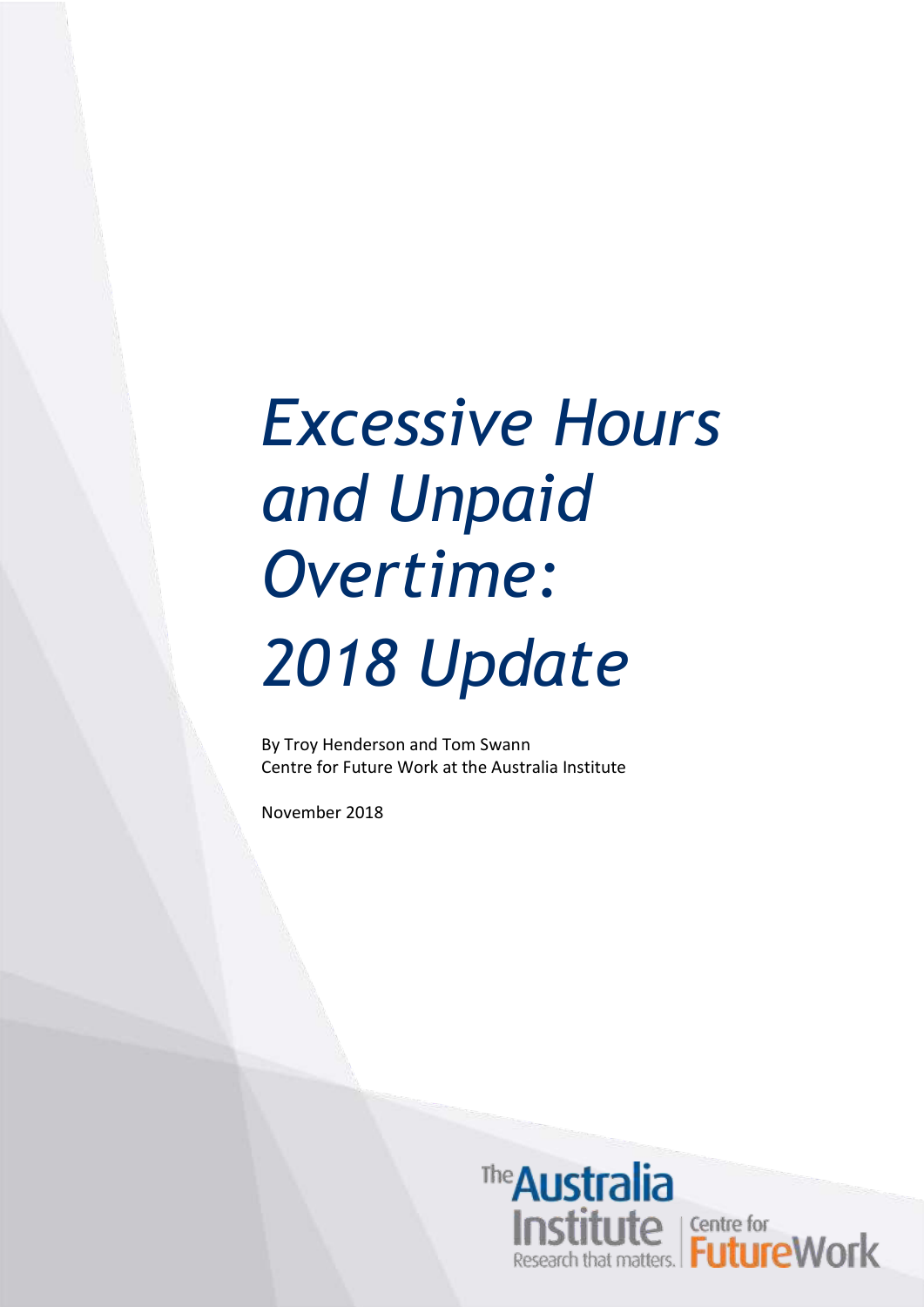#### About The Australia Institute

The Australia Institute is an independent public policy think tank based in Canberra. It is funded by donations from philanthropic trusts and individuals and commissioned research. We barrack for ideas, not political parties or candidates. Since its launch in 1994, the Institute has carried out highly influential research on a broad range of economic, social and environmental issues.

#### Our Philosophy

As we begin the 21st century, new dilemmas confront our society and our planet. Unprecedented levels of consumption co-exist with extreme poverty. Through new technology we are more connected than we have ever been, yet civic engagement is declining. Environmental neglect continues despite heightened ecological awareness. A better balance is urgently needed.

The Australia Institute's directors, staff and supporters represent a broad range of views and priorities. What unites us is a belief that through a combination of research and creativity we can promote new solutions and ways of thinking.

#### Our Purpose – *'Research That Matters'*

The Institute publishes research that contributes to a more just, sustainable and peaceful society. Our goal is to gather, interpret and communicate evidence in order to both diagnose the problems we face and propose new solutions to tackle them.

The Institute is wholly independent and not affiliated with any other organisation. Donations to its Research Fund are tax deductible for the donor. Anyone wishing to donate can do so via the website at https://www.tai.org.au or by calling the Institute on 02 6130 0530. Our secure and user-friendly website allows donors to make either one-off or regular monthly donations and we encourage everyone who can to donate in this way as it assists our research in the most significant manner.

Level 1, Endeavour House, 1 Franklin St Canberra, ACT 2601 Tel: (02) 61300530 Email: mail@tai.org.au Website: www.tai.org.au

#### About the Centre for Future Work

The Centre for Future Work is a research centre, housed within the Australia Institute, to conduct and publish progressive economic research on work, employment, and labour markets. It serves as a unique centre of excellence on the economic issues facing working people: including the future of jobs, wages and income distribution, skills and training, sector and industry policies, globalisation, the role of government, public services, and more. The Centre also develops timely and practical policy proposals to help make the world of work better for working people and their families.

www.futurework.org.au

#### About the Authors

Troy Henderson is an economist with the Centre for Future Work at the Australia Institute, with a particular interest in the past, present and future of work in Australia. Tom Swann is a Researcher at The Australia Institute.

# The **Australia**<br> **Institute**<br>
Research that matters. **Future** Work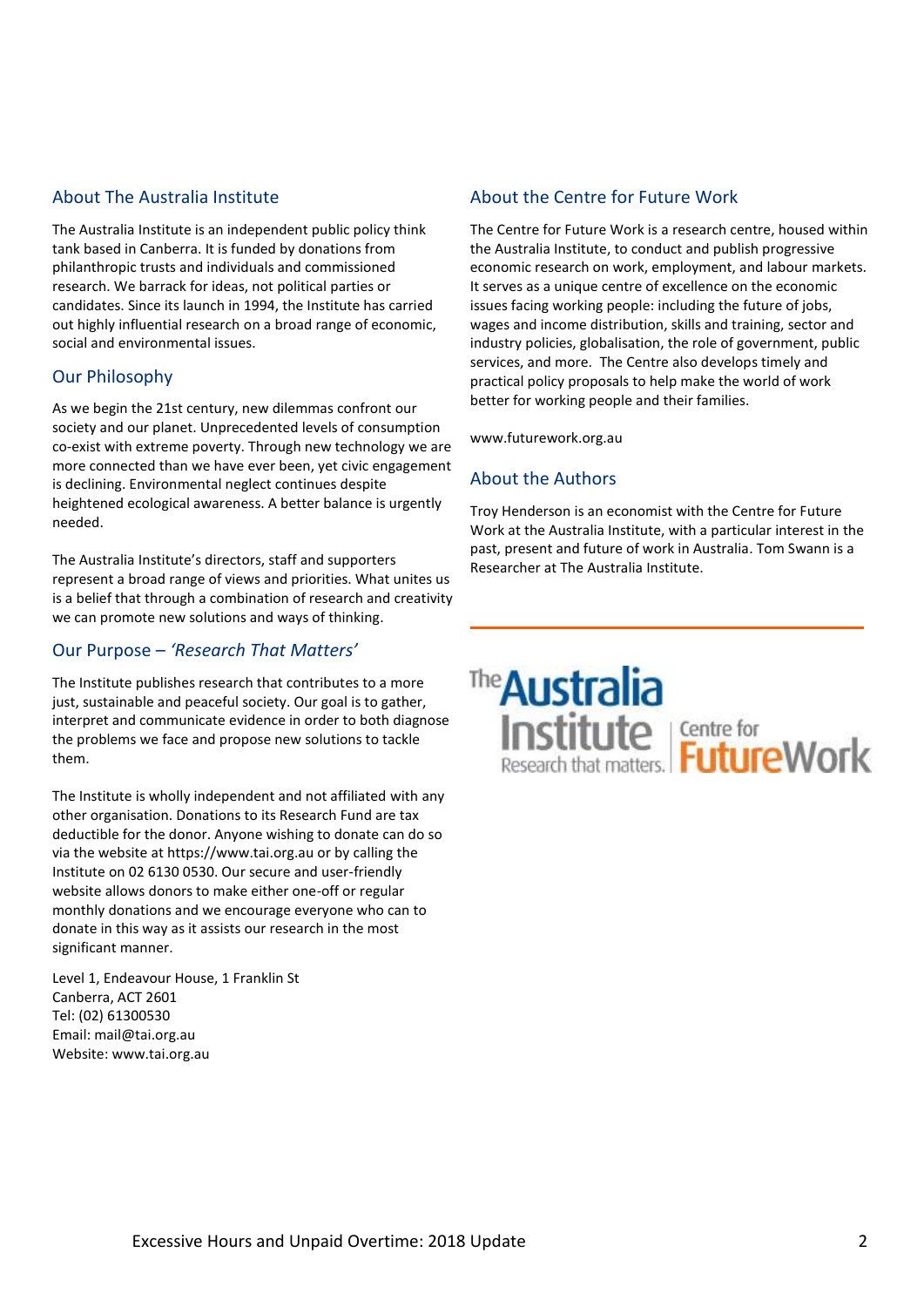### **Table of Contents**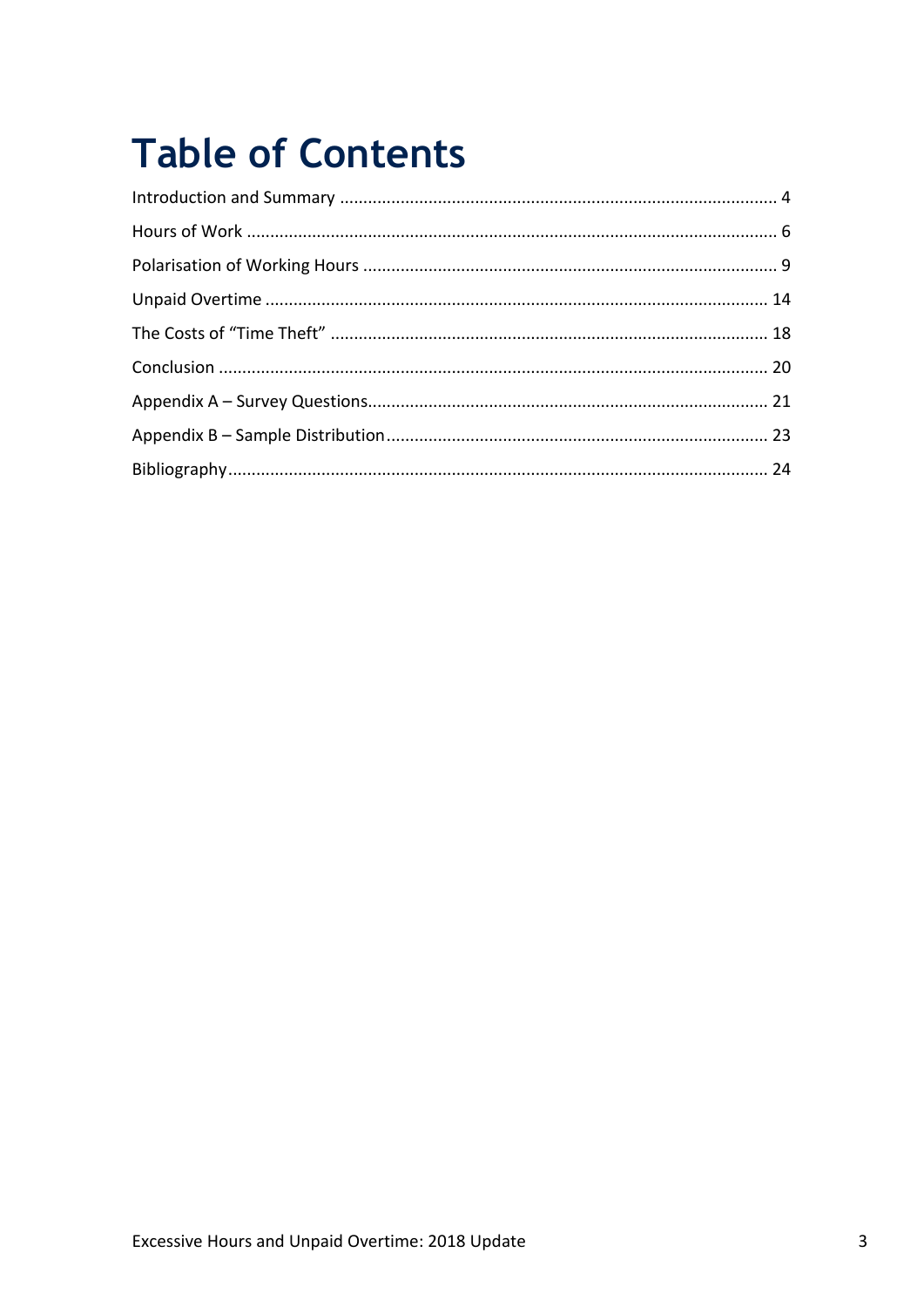### <span id="page-3-0"></span>**Introduction and Summary**

2018 marks the tenth annual **Go Home on Time Day** (GHOTD), an initiative of the Centre for Future Work at the Australia Institute that shines a spotlight on overwork among Australians, including excessive overtime that is often unpaid.

Over many years, the Centre for Future Work and the Australia Institute have commissioned regular annual opinion polls to investigate overwork, unpaid overtime, and other instances of "time theft" in Australia. This year's poll of 1459 Australians was conducted between September 17-26, with a sample that was nationally representative according to gender, age and state or territory.

Of the 1459 respondents, 880 (or 60 percent) were currently in paid work. That subsample was then asked several questions regarding their hours of work, whether they wanted more work or less, and whether they worked unpaid overtime in their jobs.

This report summarises the results of that polling, and places it in the context of national labour force trends:

- There is growing evidence of a sharp polarisation in Australian employment patterns, between those with full-time, relatively secure jobs, and a growing portion working part-time, casual, temporary, or insecure positions.
- In the survey, 54 percent were employed in permanent full-time jobs, while 46 percent were employed as part-time, casual or self-employed workers. In other words, **almost half of the sample experienced one or more degrees of nonstandard or insecure work** – broadly in line with the experience in the overall labour market.<sup>1</sup>
- Compared with last year**, there was a significant increase in those wanting more paid hours** (from 34 percent to 40 percent) and a decrease in those wanting fewer paid hours (from 19 percent to 15 percent). We believe this shift reflects the high levels of underemployment in Australia's labour force, $^2$  and the ongoing struggle of those in non-standard jobs to attain enough hours of work.

1

 $<sup>1</sup>$  For example, Carney and Stanford (2018) reported that workers in permanent full-time paid jobs with</sup> normal paid leave entitlements (for holidays, sickness, etc.) now constitute just under 50% of total employment in Australia.

 $2^{2}$  ABS data (Catalogue 6202.0, Table 22) report 9 percent of Australian workers are underemployed (that is, would prefer more hours of paid work), and over 20 percent of young workers.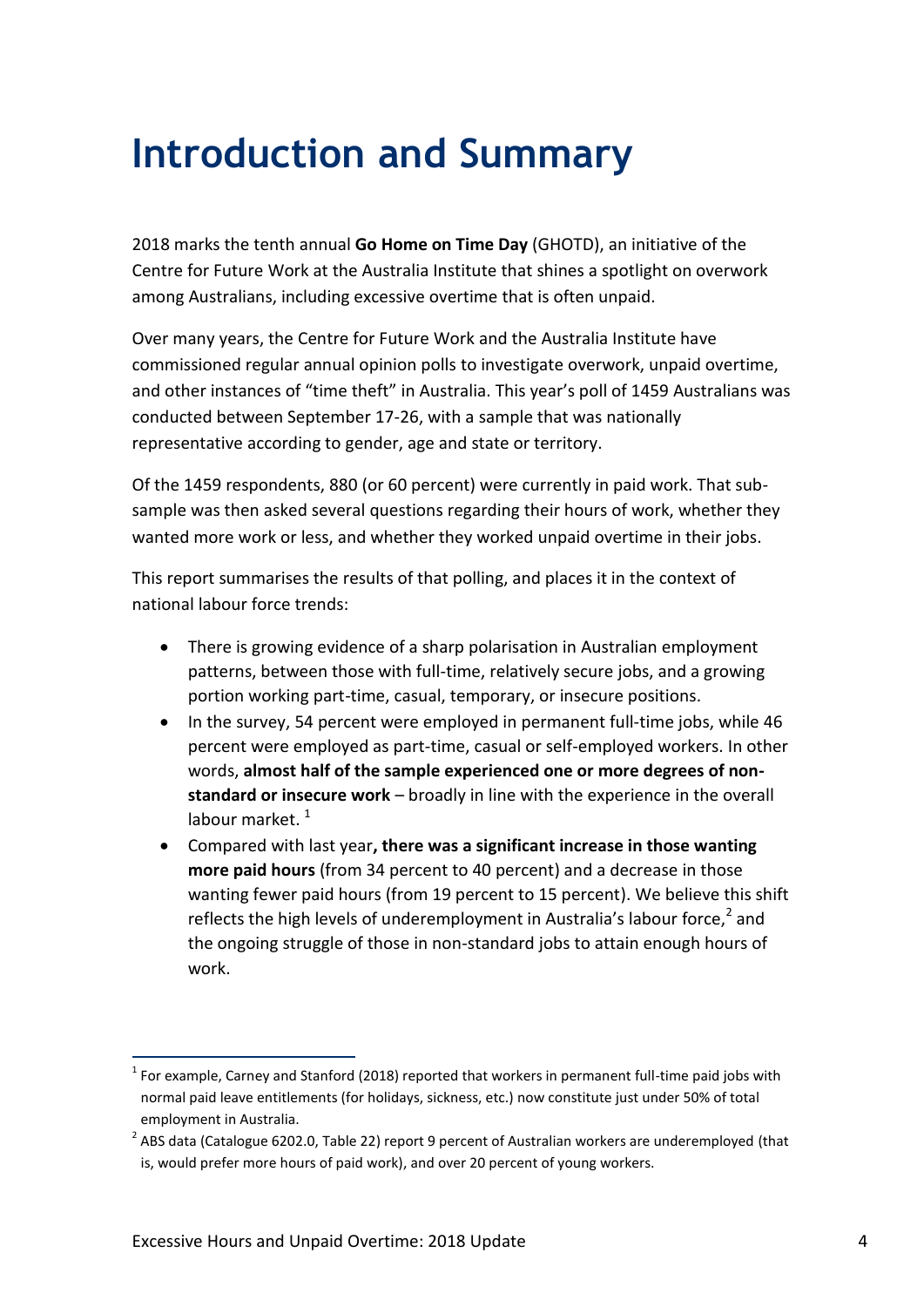- In the survey, 20 percent of full-time workers said they would prefer to work fewer hours, and 30 percent said they wanted more. 50 percent said their hours were about right.
- By contrast, those in part-time or casual positions work far fewer and more uncertain hours, and most would prefer to work more – 54 percent of parttime workers and 63 percent of casual workers. This highlights the problems of underemployment and inadequate incomes experienced by the growing proportion of Australian workers in insecure jobs. Only 7 percent of part-time employees and 2 percent of casuals wanted fewer paid hours.
- **At the same time as many Australian workers report they would prefer more hours of** *paid* **work, the incidence of** *unpaid* **overtime is also growing**: including coming in early, leaving late, working at home or on weekends, working through regular breaks and lunch hours, responding to calls or emails out of working hours, and more. Across all forms of employment, our respondents reported working **an average of 6.0 hours of unpaid labour per week** (up from an average of 5.1 hours in 2017 and 4.6 hours in 2016).
- This translates into an annual average of 312 hours of unpaid overtime per worker per year across all forms of employment. Based on a standard 38-hour workweek, this is equivalent to **more than 8 weeks (or 2 months) of unpaid work per worker per year.**
- Full-time workers reported the greatest incidence of unpaid overtime: on average 7.1 hours per week. This was a substantial increase from a reported 6 hours per week in last year's survey.
- Part-time workers worked on average 4.2 hours per week unpaid, while even casual workers worked on average 2.8 hours unpaid.
- The aggregate value of this "time theft" is substantial. Across the workforce, we estimate **the total value of unpaid overtime at \$106 billion in 2018**. This widespread non-payment for so much of Australians' working time reduces family incomes, weakens consumer spending, and exacerbates the challenge of work-life balance.
- In an era of wage stagnation, underemployment, insecure work and significant cost of living pressures, Australian workers cannot afford to give their time away to employers for free.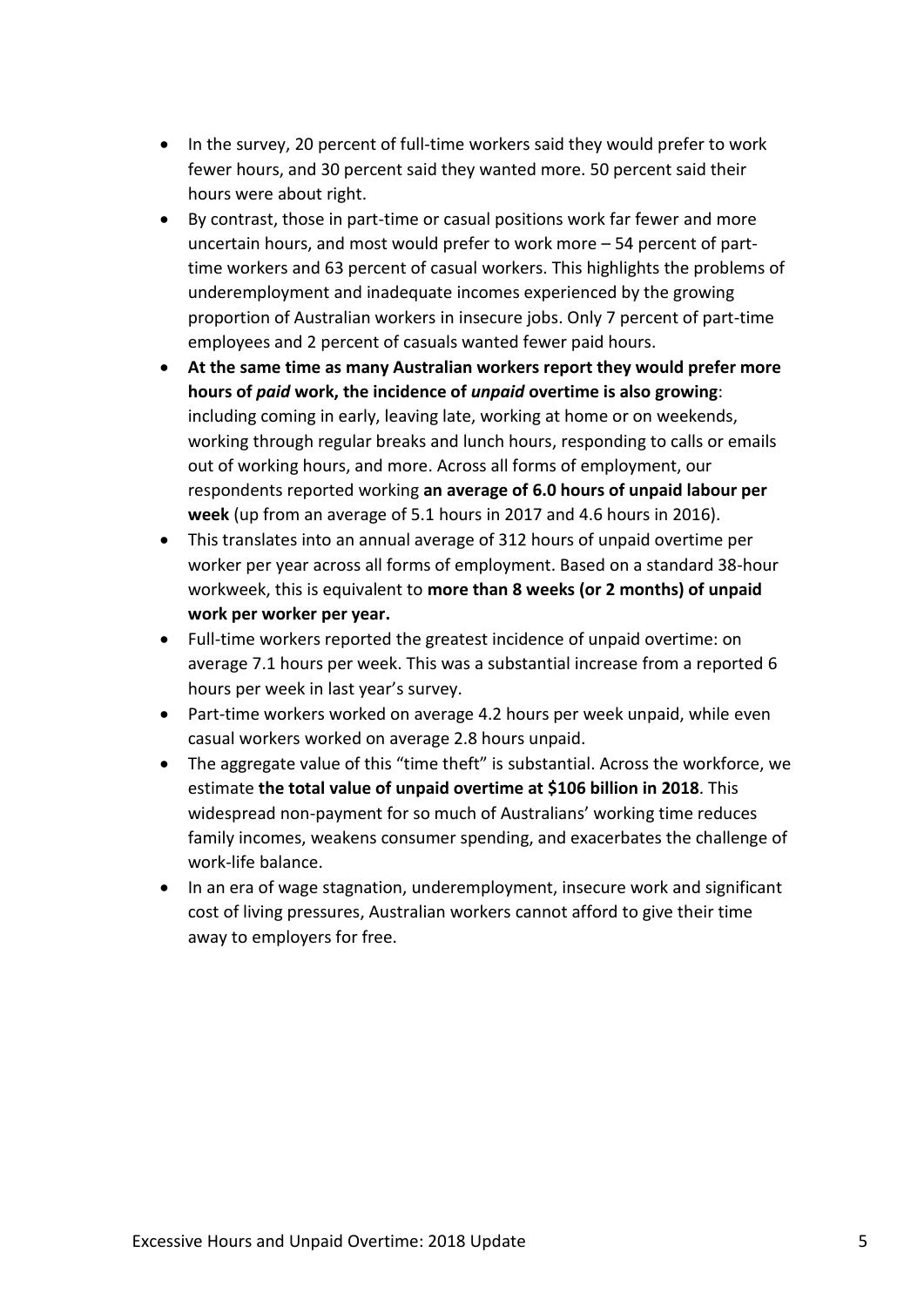### <span id="page-5-0"></span>**Hours of Work**

Table 1 summarises the employment status and normal hours of work reported by respondents to the survey. 60 percent of respondents were employed. This figure is consistent with the average employment rate reported by the ABS in its monthly labour force survey.<sup>3</sup>

Of those employed, 54.1 percent worked in standard full-time positions, while the remainder worked in part-time (22.2 percent), casual (13.2 percent) or self-employed (10.6 percent) positions. In our sample, therefore, almost half of employed Australians reported experiencing one or more dimensions of non-standard or insecure employment – also broadly consistent with overall labour market averages. $4$ 

#### **Table 1. Employment Status of Sample**

|                                | Employed         | Not Employed |        |               |
|--------------------------------|------------------|--------------|--------|---------------|
| <b>Percent of Total Sample</b> | 60.0%            | 40.0%        |        |               |
|                                | <b>Full-Time</b> | Part-Time    | Casual | Self-Employed |
| <b>Percent of Employed</b>     | 45.9%            | 22.2%        | 13.2%  | 10.6%         |
| <b>Average Hours/Week</b>      | 39.6             | 22.8         | 16.7   | 32.0          |

Source: Survey results as described in text.

1

Full-time workers in the sample reported working an average of just under 40 hours per week. Regular part-time workers worked an average of 22.8 hours per week, compared to 16.7 hours per week for casual workers and 32.0 hours per week for the self-employed.

Hours for self-employed workers were about the same as in the 2017 survey. However average hours worked by full-time and part-time workers were slightly lower than in 2017 (down from 40.3 hours and 23.3 hours respectively), and hours worked by casual workers were substantially lower (down from 21.6 hours). Again, this is consistent with aggregate labour market data indicating a decline in average working hours, driven primarily by growing underemployment (especially for workers in precarious jobs).

 $3$  The employment to population ratio was 62.3 percent in October 2018; see ABS Catalogue 6202.0.

 $^4$  Carney and Stanford (2018) report that in 2017 slightly over half of all employed Australians experienced part-time, casual, or self-employment. The size of these specific categories of nonstandard work vary in our sample from overall labour market averages (likely because workers who are both part-time and casual identified themselves in our survey as part-time workers not casual workers); but the overall incidence of non-standard work in our sample is reasonably accurate.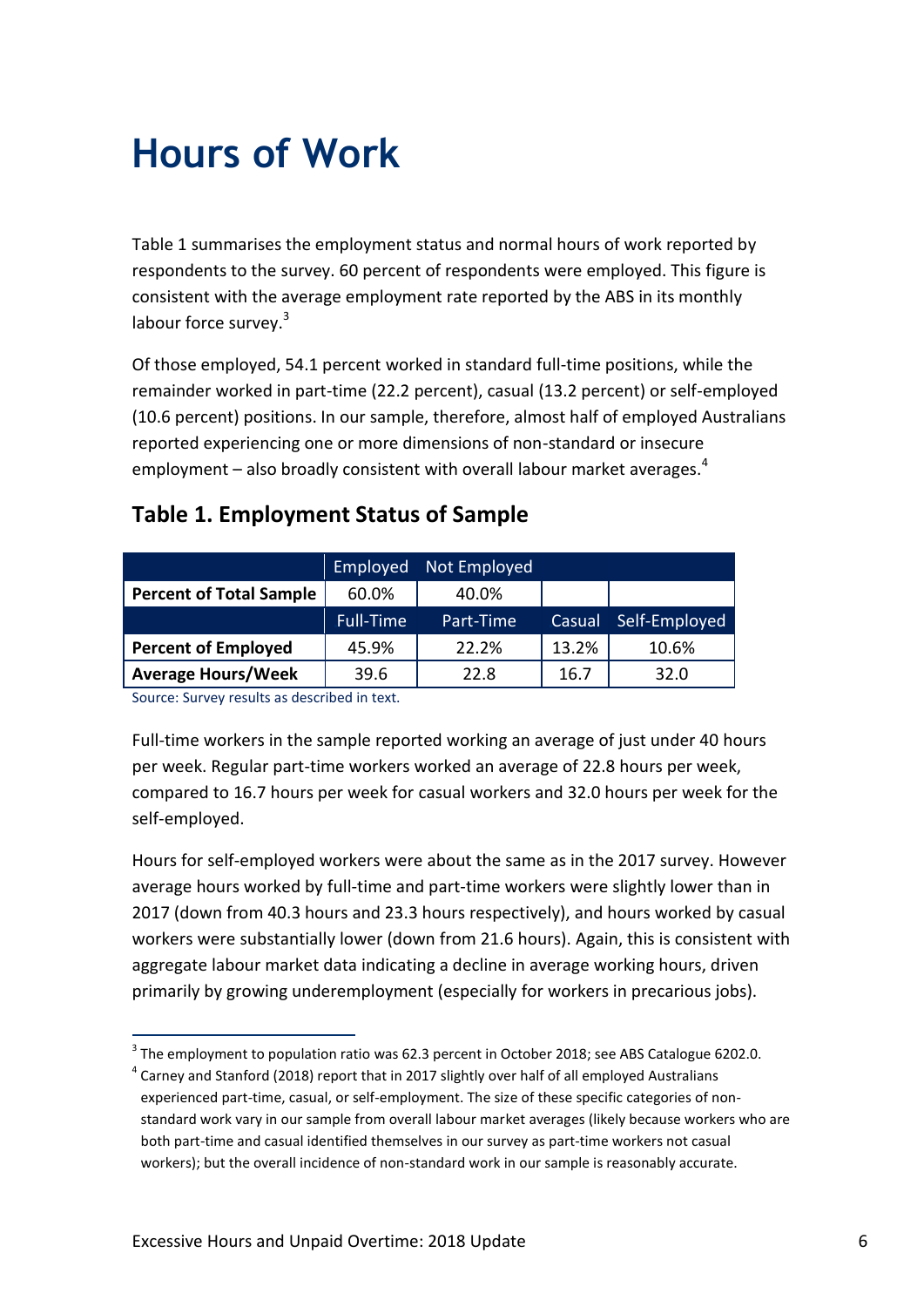Figure 1 describes employment status by gender and age. Women were far more likely to work in part-time or casual roles (26 percent) than men (15 percent). Those aged 18-24 were the most likely to be in part-time or casual work (41 percent), compared to less than 24 percent for all other age cohorts.



**Figure 1. Employment Status by Gender and Age Cohort**

Source: Survey results as described in text.

Figure 2 illustrates the breakdown of employment status by industry. There are stark differences between different sectors of the Australian economy in relation to employment status, reflecting the polarisation of working conditions across the labour force.

Goods-producing industries like mining, manufacturing, utilities, construction and agriculture were the most likely to have workers in full-time work (72 percent). In contrast, fewer than half of workers in Trade, Hospitality and Transport were in fulltime work (47 percent), with a similar proportion (44 percent) in casual or part-time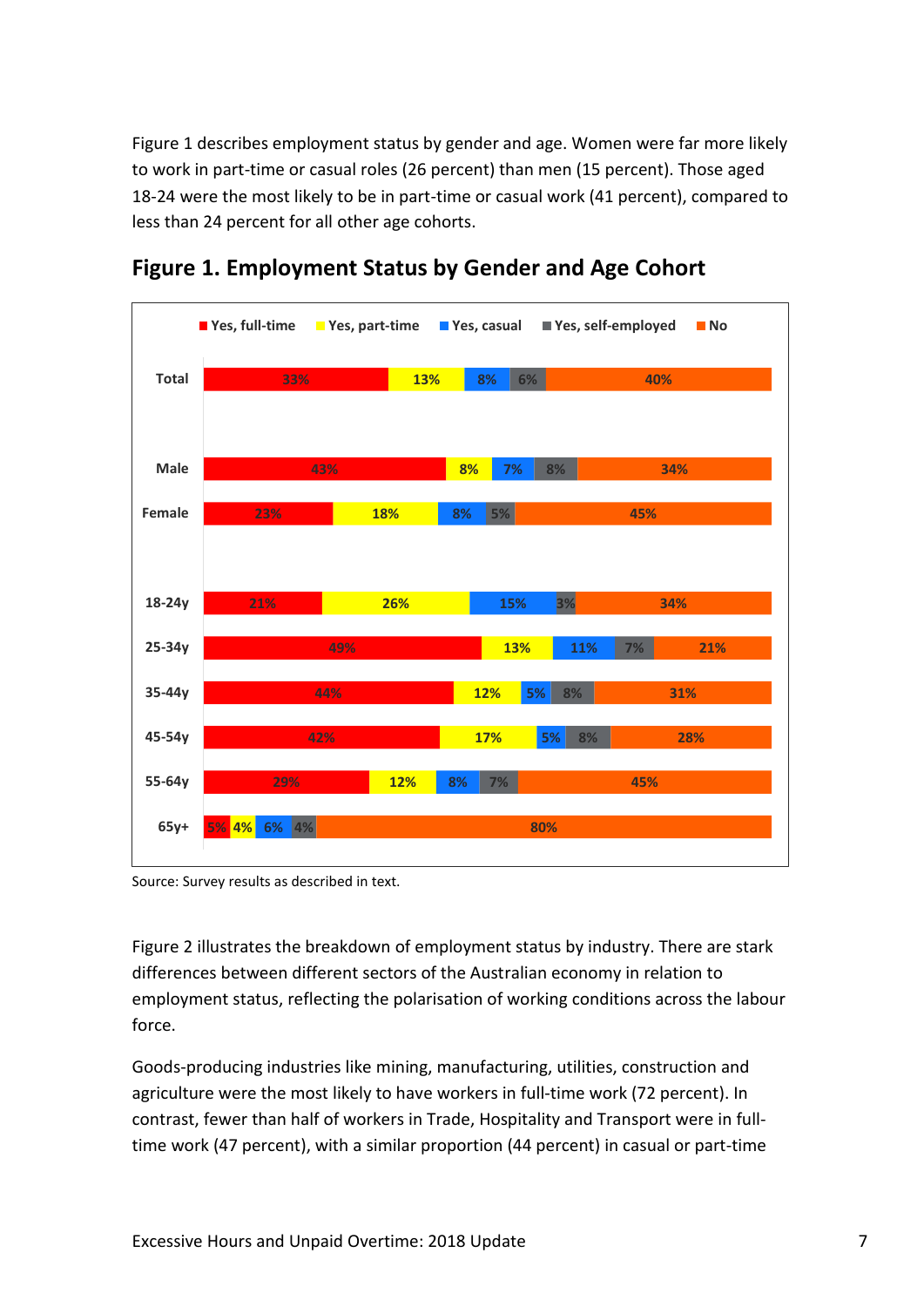work. Public services, like health, education and administration, were only slightly more likely to be full-time (53 percent).<sup>5</sup>

Figure 2 also illustrates the incidence of full-time work across different occupations. Managers and Professional staff were most likely to be in full-time work (71 percent and 64 percent respectively), but less than half of Sales Workers (34 percent) and Community and Professional Service workers (40 percent) worked full-time. Most Sales Workers (61 percent) were in casual or part-time work, and more Community and Professional Service workers were in casual or part-time work (47 percent).



**Figure 2. Employment Status by Industry and Occupation (percentage of employed persons)**

Source: Survey results as described in text.

<sup>1</sup>  $<sup>5</sup>$  Our survey data also includes a significant proportion of responses which indicated they worked in a</sup> catch-all "Other" category, other than the first 4 groupings. Most of these respondents likely did not know how to precisely categorise the industry where they work, and hence this category likely includes workers from across all the other sectors.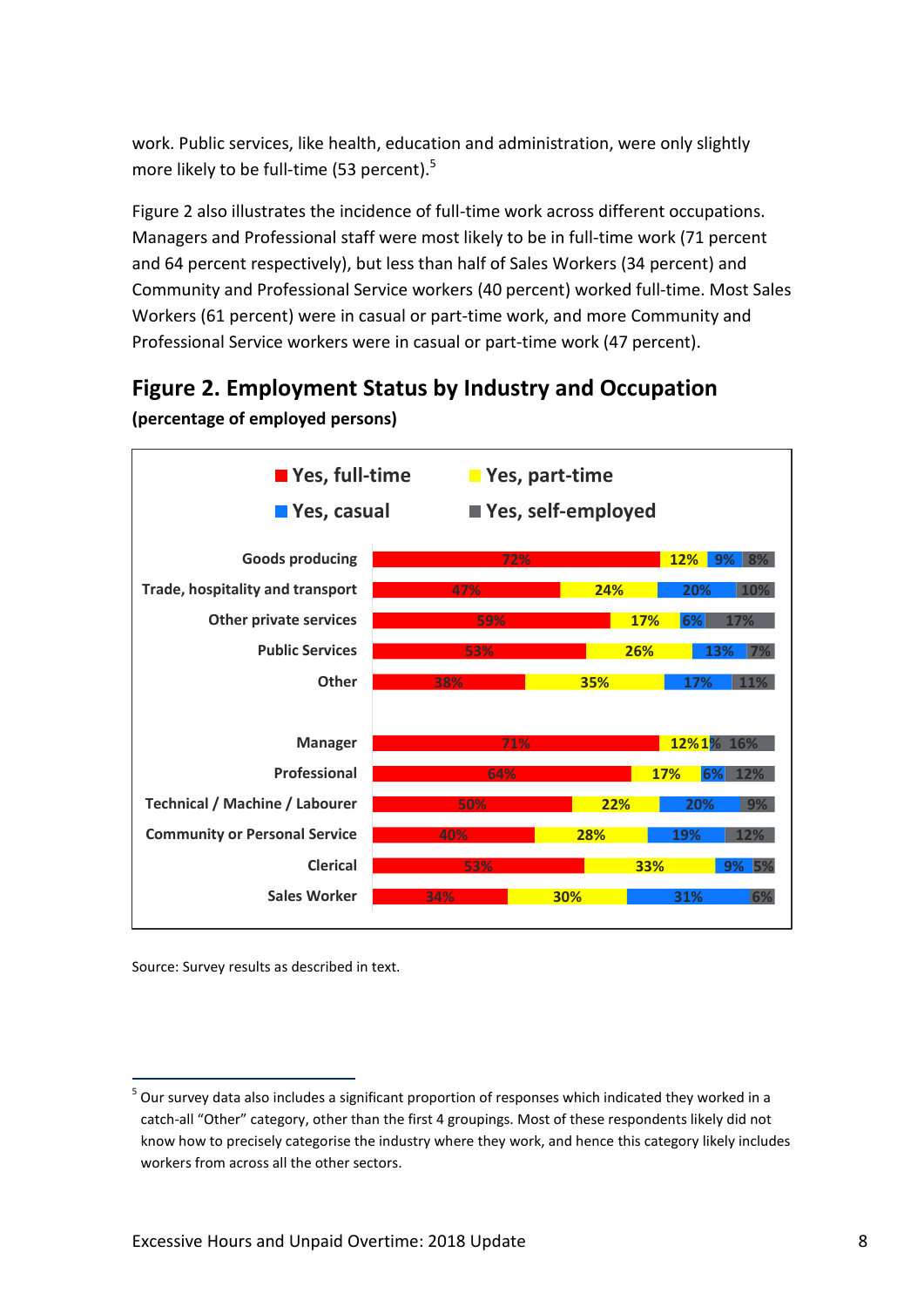### <span id="page-8-0"></span>**Polari**s**ation of Working Hours**

Slightly under half of all employed workers in our survey indicated that their hours of work were "about right." A small share preferred to work fewer paid hours (15 percent), while a larger share wanted more paid hours (40 percent).

Not surprisingly, there were major variations in attitudes toward working hours depending on how many hours respondents are currently working, as illustrated in Figure 3.



#### **Figure 3. Hours of Paid Work Preferences**

Source: Survey results as described in text.

People in full-time work were far more likely to say they preferred to work fewer paid hours (20 percent) compared to part-time (7 percent) and casual (2 percent). On the other hand, most people in part-time (54 percent) and casual (63 percent) work wanted more paid hours, compared with minorities of full-time (30 percent) and selfemployed (34 percent) workers. These results confirm the problem of underemployment, experienced particularly by those in casual and part-time work. Already facing chronic insecurity in hours of work and hence incomes – exacerbated by low wages in most part-time and casual jobs – these workers indicate a strong preference for more paid work.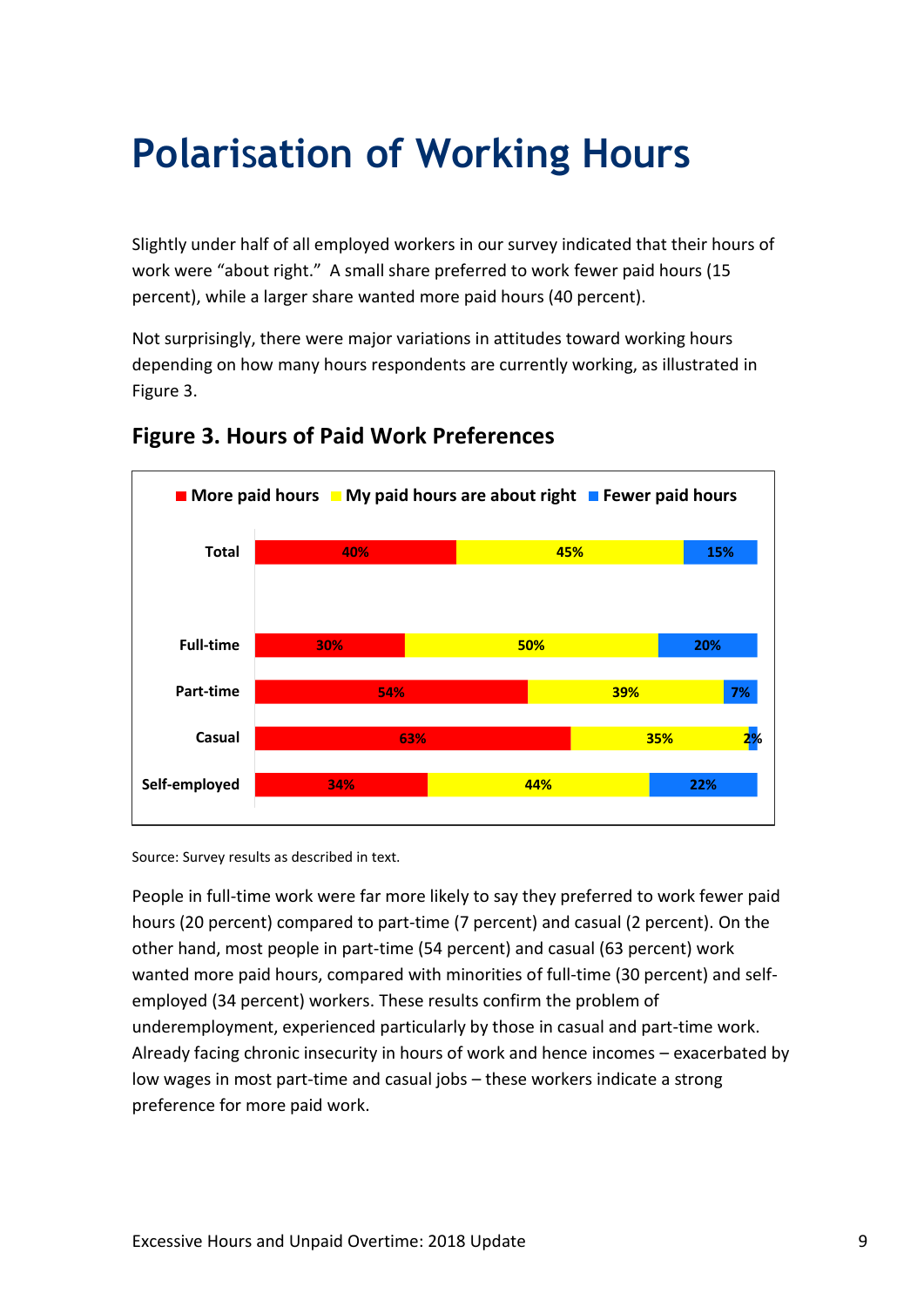There were some significant changes in attitudes to hours of work, compared with previous Go Home on Time Day surveys. Compared with 2017, a larger proportion of respondents indicated a preference for more paid hours, while fewer wanted to reduce their hours of work. As illustrated in Figure 4, this shift was experienced across most categories of employment status.



#### **Figure 4. Preferences for More or Less Hours of Paid Work**

Source: Poll results as described in text and Swann and Henderson (2017).

Workers overall wanting *more* paid hours increased from 34 percent in 2017 to 40 percent in 2018. At the same time, workers wanting *fewer* paid hours decreased from 19 percent to 15 percent.

Workers in every kind of work arrangement wanted more hours than workers in last year's survey. The most dramatic increase was amongst part-time workers (45 percent up to 54 percent) and self-employed workers (25 percent up to 34 percent). Full-time workers were also less likely to want fewer hours (27 percent down to 20 percent). Only amongst self-employed workers was there an increase in the numbers who wanted fewer paid hours (15 percent up to 22 percent).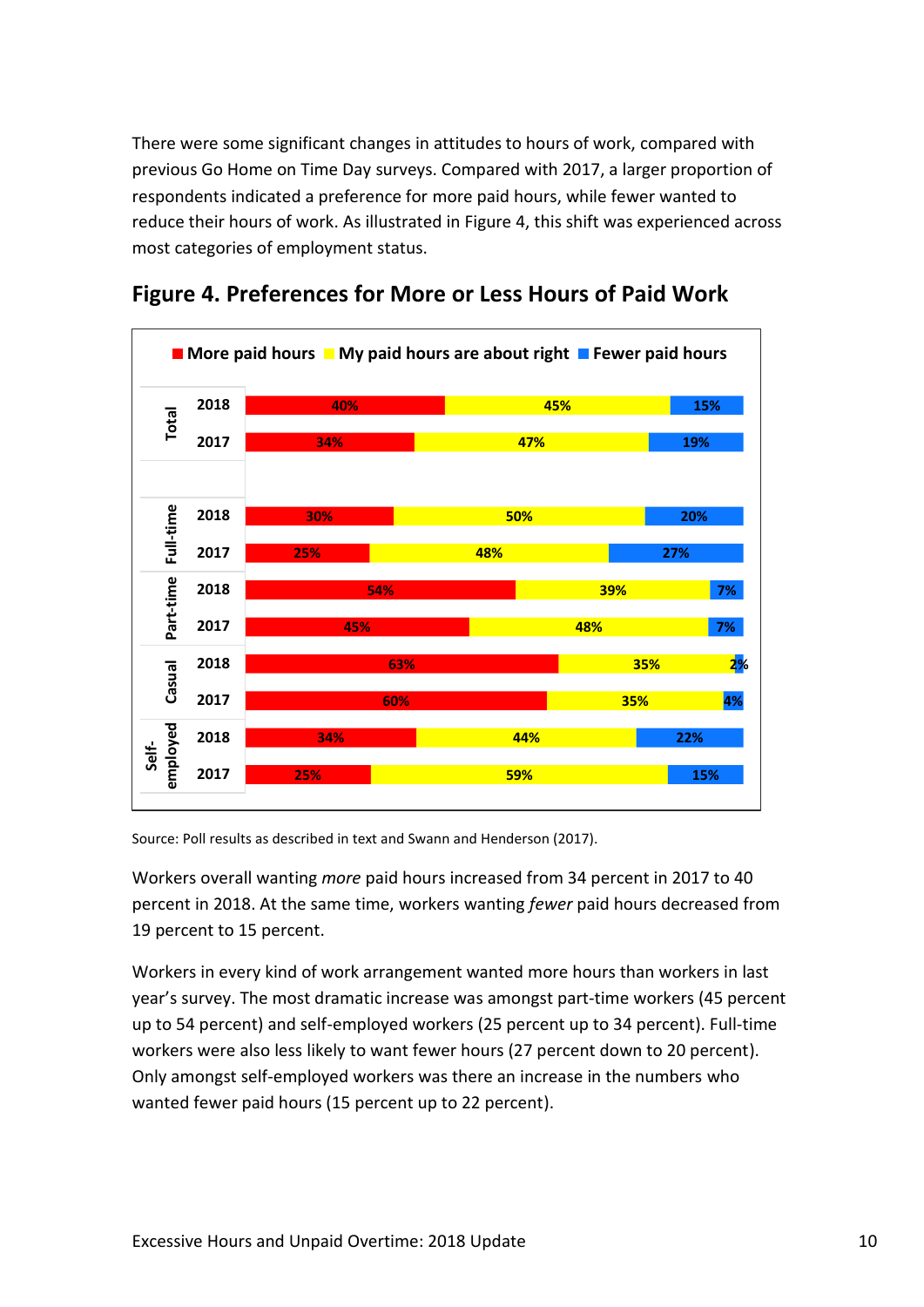There are also substantial differences in attitudes toward working hours across industry and occupation groupings (illustrated in Figure 5). Workers in Goods-Producing industries (46 percent), and Trade, Hospitality and Transport were most likely to want more hours (49 percent), while those in Public Services (education, health and public administration) were least likely (32 percent).

In terms of occupational attitudes, Sales Workers were most likely to want more work (55 percent), followed by Technicians, Machine Operators and Labourers (48 percent). Managers were most likely to want less paid work (23 percent), followed by Clerical workers (20 percent).

The differences between industries were less pronounced than between occupations. This is probably because occupations are likely to be more closely correlated with variations in the incidence of full-time, part-time or casual work, and hence correlated with attitudes to to working time.

#### **Figure 5. Preferences for More or Less Hours of Paid Work by Industry and Occupational Category**



Source: Survey results as described in text.

Perhaps surprisingly, there is little variation in attitudes toward working hours by gender, with men and women equally likely to prefer more or fewer hours. This is surprising given that men are more likely to be in full-time work, and (as noted above)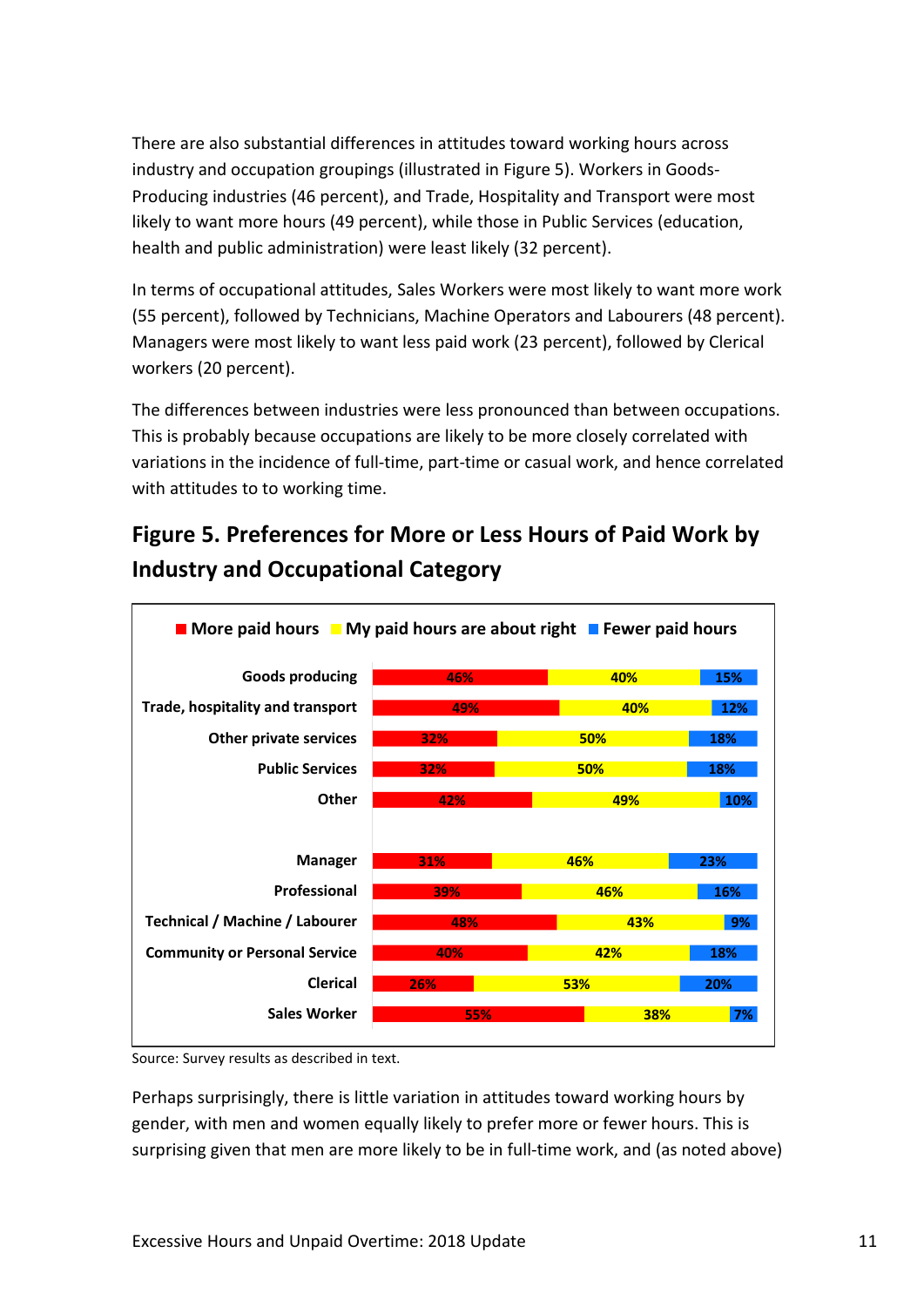full-time workers are the most likely to be satisfied with their current hours. This suggests that to some degree the higher incidence of part-time work among women reflects a preference for shorter working hours – likely reflecting the difficulties of balancing paid work and caring responsibilities (given Australia's inadequate early child education and other family-supporting services).

More expectedly, younger workers are much more likely to want more paid hours. Fully 61 percent of workers under 24 would prefer more hours, as would over half of those aged 25-34. The desire for more hours then declines steadily with age, with less than 30 percent of workers over 45 preferring more hours. Since younger people are much more likely to be in casual and part-time work, their desire for more hours is not surprising.

Workers between 35 and 54 years old were most likely to prefer fewer hours (around 20 percent). Again, this desire for shorter working hours has declined since our 2017 survey. Figure 6 illustrates the breakdown by gender and age cohorts.



#### **Figure 6. Hours of Paid Work Preferences by Gender and Age**

Source: Survey results as described in text.

In summary, younger people and those in casual and part-time work express a strong preference for more hours of paid work. A substantial proportion of those in full-time employment reported a desire for shorter working hours. These findings confirm that the simultaneous and seemingly inconsistent problems of overwork and underemployment remain persistent features of Australia's labour market.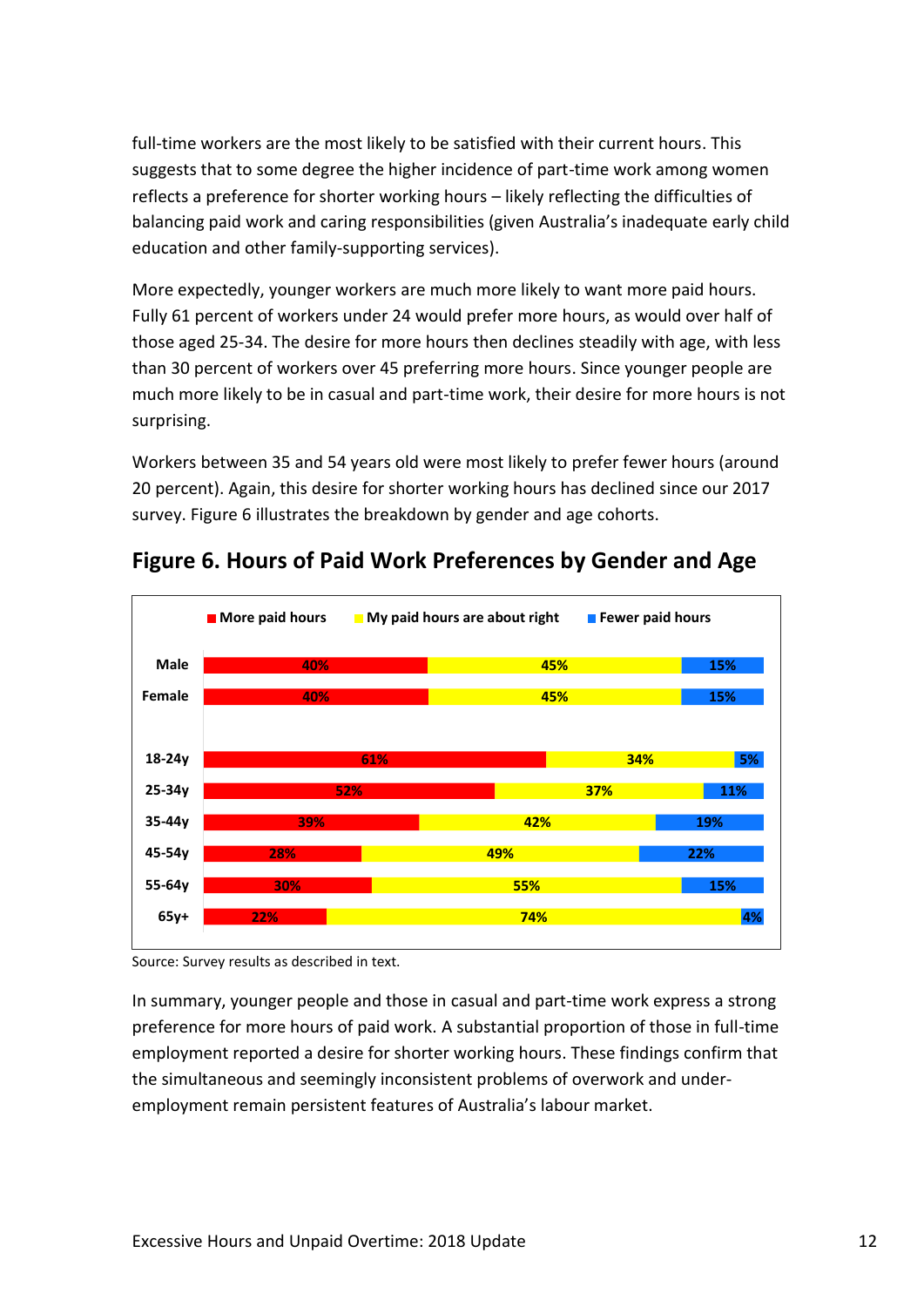Ironically, many Australians would prefer to work less paid hours, while many more would prefer to work more paid hours. It would thus be a mutually beneficial outcome to shift paid work from those with too many hours, to those with too few. However, the staffing strategies of employers are preventing this seemingly logical redistribution of work. The polarisation of working hours reflects the dichotomy in employer strategies: they utilise a precarious, "just-in-time" workforce strategy for many jobs (which shifts the burden of fluctuations in demand and schedules onto the shoulders of part-time, casual, and contingent labour), while also demanding very long hours (including large amounts of unpaid overtime) from a separate group of core, largely full-time workers. This polarisation in working hours has been visible in our previous Go Home on Time Day surveys, but this year's results indicate the problem is getting worse. And even among full-time workers there has been an increase in the numbers of Australians preferring more hours, likely reflecting the financial pressures on households arising from wage stagnation and rising living costs.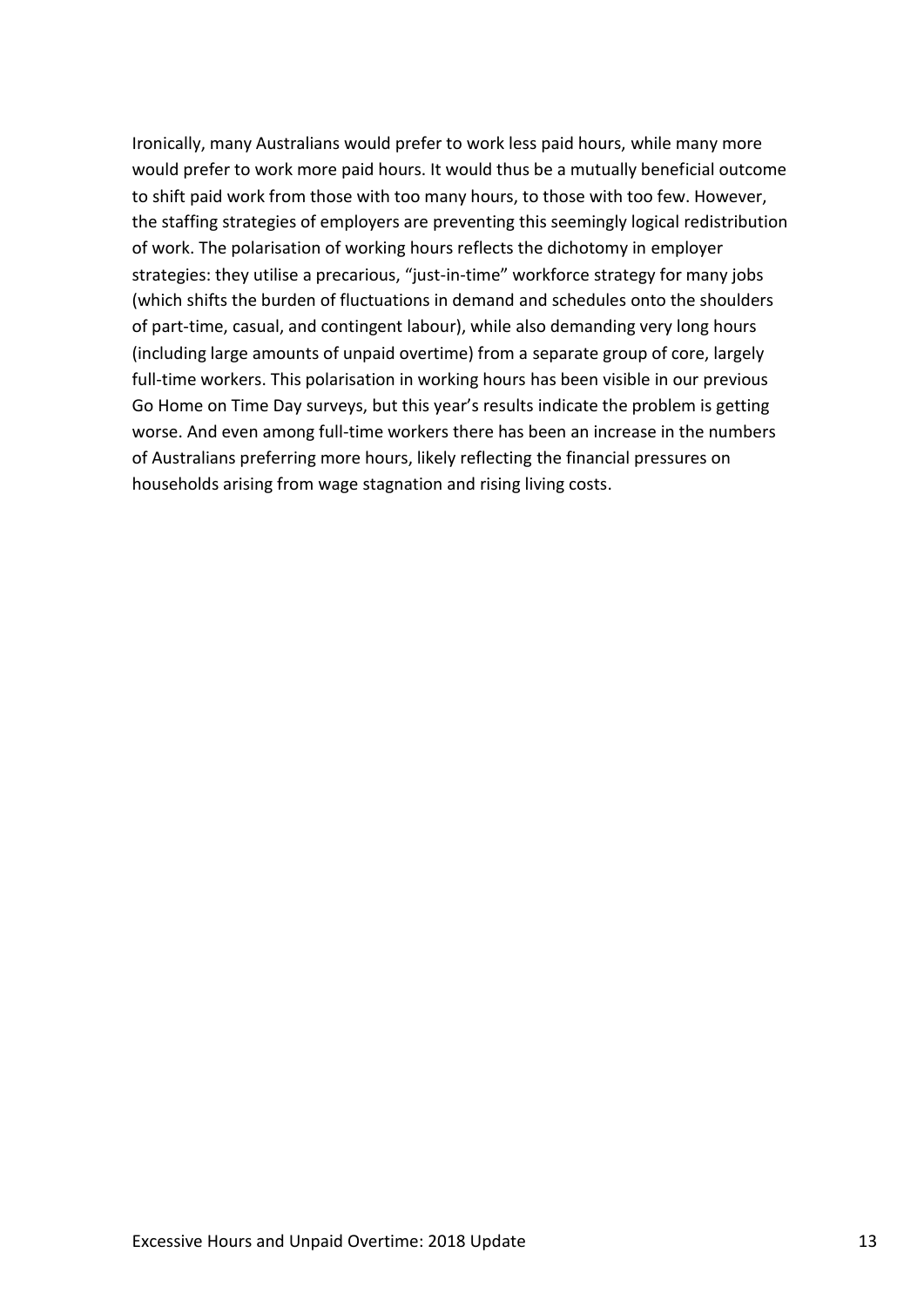### <span id="page-13-0"></span>**Unpaid Overtime**

Survey respondents were also asked about the number of hours they worked unpaid for their employer in the past seven days. This could include arriving at work early, staying late, working through breaks (such as tea or lunch breaks), working from home in the evenings and on weekends, taking calls or e-mails out of working hours, and other forms of unpaid labour.

Across all forms of employment, our respondents worked an average of 6.00 hours of unpaid labour for their employers in the preceding week. That represents the second straight increase in reported unpaid overtime, up from 5.10 in our 2017 survey and 4.64 unpaid hours in 2016).<sup>6</sup>

There are significant differences in the incidence of unpaid overtime across workers in different forms of employment. Unpaid overtime is more severe for full-time workers, who report an average of 7.07 hours per week. Self-employed workers also reported heavy unpaid overtime: 8.39 hours per week.<sup>7</sup> But even among part-time and casual workers, who are highly anxious to attain more *paid* work (as reported above), unpaid overtime is endemic: over 4 hours per week average unpaid overtime for part-time workers, and almost 3 hours per week for casual workers.

| <b>Table 2</b><br><b>Unpaid Overtime by Employment Status</b>                |                             |                      |        |                          |              |
|------------------------------------------------------------------------------|-----------------------------|----------------------|--------|--------------------------|--------------|
|                                                                              | <b>Full-</b><br><b>Time</b> | Part-<br><b>Time</b> | Casual | Self-<br><b>Employed</b> | <b>Total</b> |
| <b>Unpaid Overtime</b><br>per Week 2018                                      | 7.07                        | 4.15                 | 2.83   | 8.39                     | 6.00         |
| <b>Share of Paid</b><br><b>Hours Worked</b>                                  | 17.9%                       | 18.2%                | 17.0%  | 26.2%                    | 18.8%        |
| <b>Unpaid Overtime</b><br>per Week 2017                                      | 5.98                        | 3.29                 | 3.32   | 6.31                     | 5.10         |
| Source: Survey results as described in text, and Swann and Henderson (2017). |                             |                      |        |                          |              |

The trend towards increased hours of unpaid overtime is visible across three of the four major employment categories (see Table 2). This increase in unpaid overtime is

<sup>1</sup>  $<sup>6</sup>$  For previous years' results see Swann and Henderson (2017), and Swann and Stanford (2016).</sup>

 $<sup>7</sup>$  The concept of "unpaid overtime" is somewhat imprecise for self-employed workers, who in addition</sup> to any formal wage or salary payment from their businesses are also compensated through the business's profits.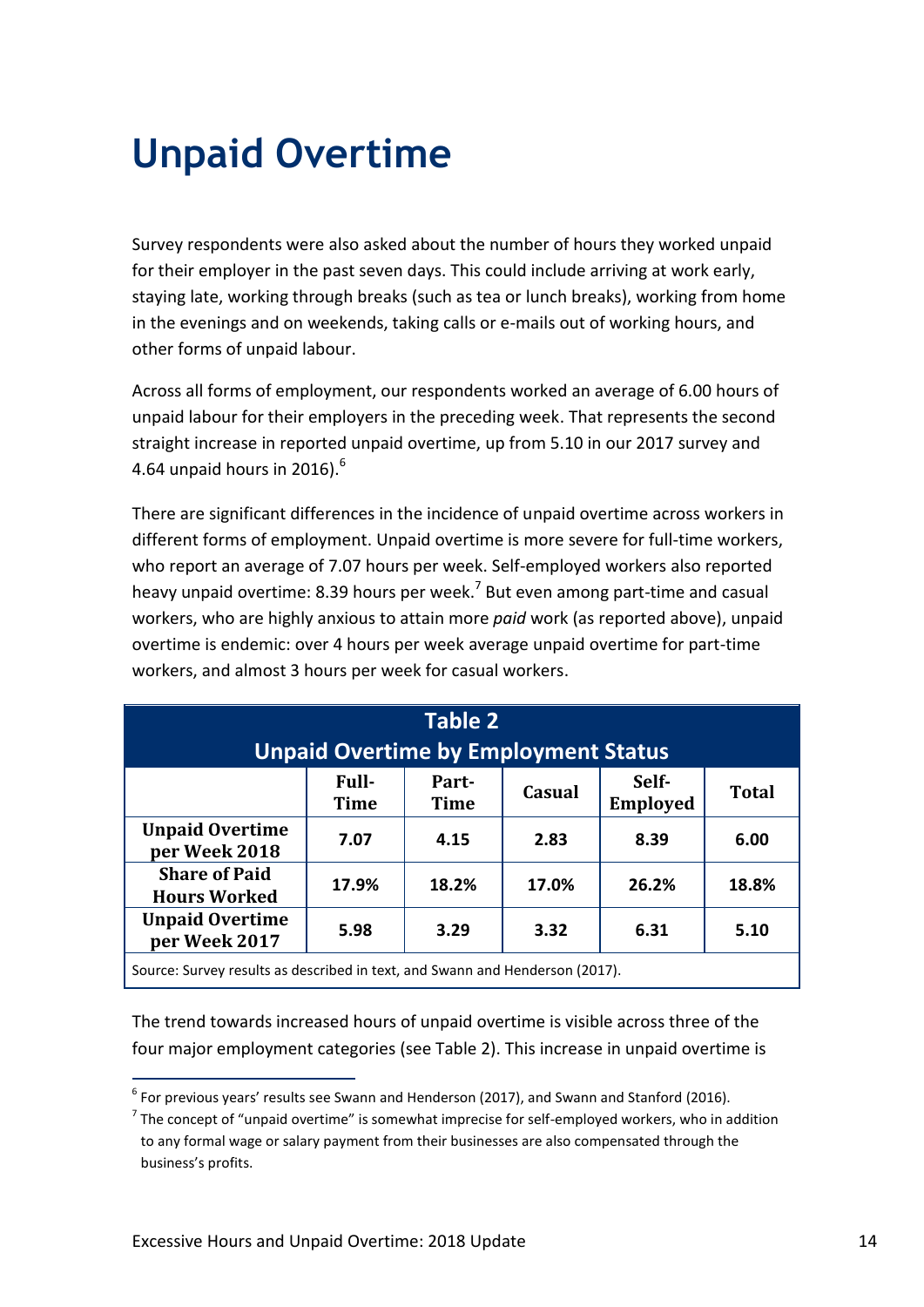particularly concerning during a period of low wage growth, high underemployment and record levels of insecure work.<sup>8</sup> For all categories of paid employees (that is, excluding self-employed workers), unpaid overtime represents 17-18 percent of total paid work time. For the self-employed, unpaid overtime exceeded one-quarter of paid work time.

On an annualised basis (assuming a constant rate of unpaid overtime throughout the year), this translates into an annual average of 312 hours of unpaid overtime per worker per year across all forms of employment. Based on a standard 38-hour workweek, this is equivalent to more than 8 weeks (or 2 months) of unpaid work per worker per year. Extrapolated across Australia's workforce as a whole, this implies total unpaid overtime worked of some 3.25 billion hours per year.

Figure 7 illustrates average unpaid overtime per week by gender and age cohort. Men reported an average of 7.04 hours of unpaid overtime per week, compared to 4.80 hours for women.<sup>9</sup> Those aged 25-34 (7.85 hours) and 35-44 year-olds (7.40 hours) perform significantly more unpaid overtime than the average of 6.00 hours for all employees in the sample.



#### **Figure 7. Unpaid Overtime by Gender and Age**

Source: Survey results as described in text.

<sup>1</sup> <sup>8</sup> Carney and Stanford (2018).

 $^{9}$  Of course, these figures are not including hours of unpaid caring and household work, a disproportionate share of which is performed by women.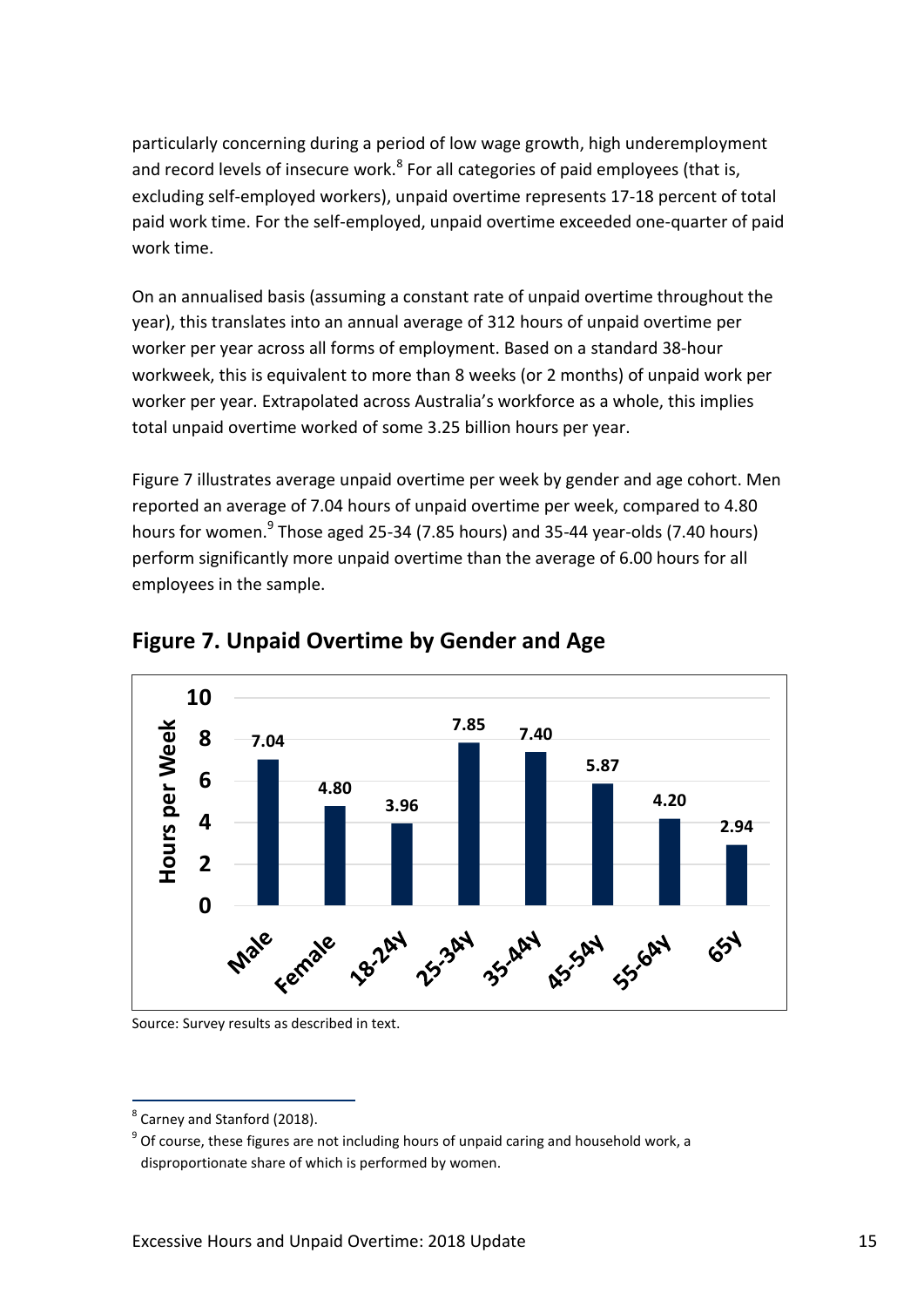Figure 8 reports the average amount of unpaid work by industry grouping. Workers in Goods-Producing industries (Agriculture, Mining, Manufacturing, Utilities and Construction) report the highest levels of unpaid overtime, at 9.79 hours per week. Workers in private services industries<sup>10</sup> worked in excess of 5.5 hours unpaid overtime per week, while Public Services workers (in Education, Healthcare & Social Assistance, Public Administration) worked 4.89 hours per week.



#### **Figure 8. Unpaid Overtime by Industry**

Source: Survey results as described in text.

1

Finally, Figure 9 breaks down average unpaid overtime by occupational category. Managers (7.54) and Professionals (6.91) report the highest levels of unpaid overtime. Technicians, Machinery Operators and Labourers work unpaid overtime (5.87) slightly below the average for all workers. Community and Personal Service, Clerical, and Sales workers reported the least unpaid overtime – less than 5 hours per week.

 $10$  Our results include two amalgamated private services categories: Trade, Hospitality and

Transportation; and Other Private Services. Both categories recorded similar levels of unpaid overtime.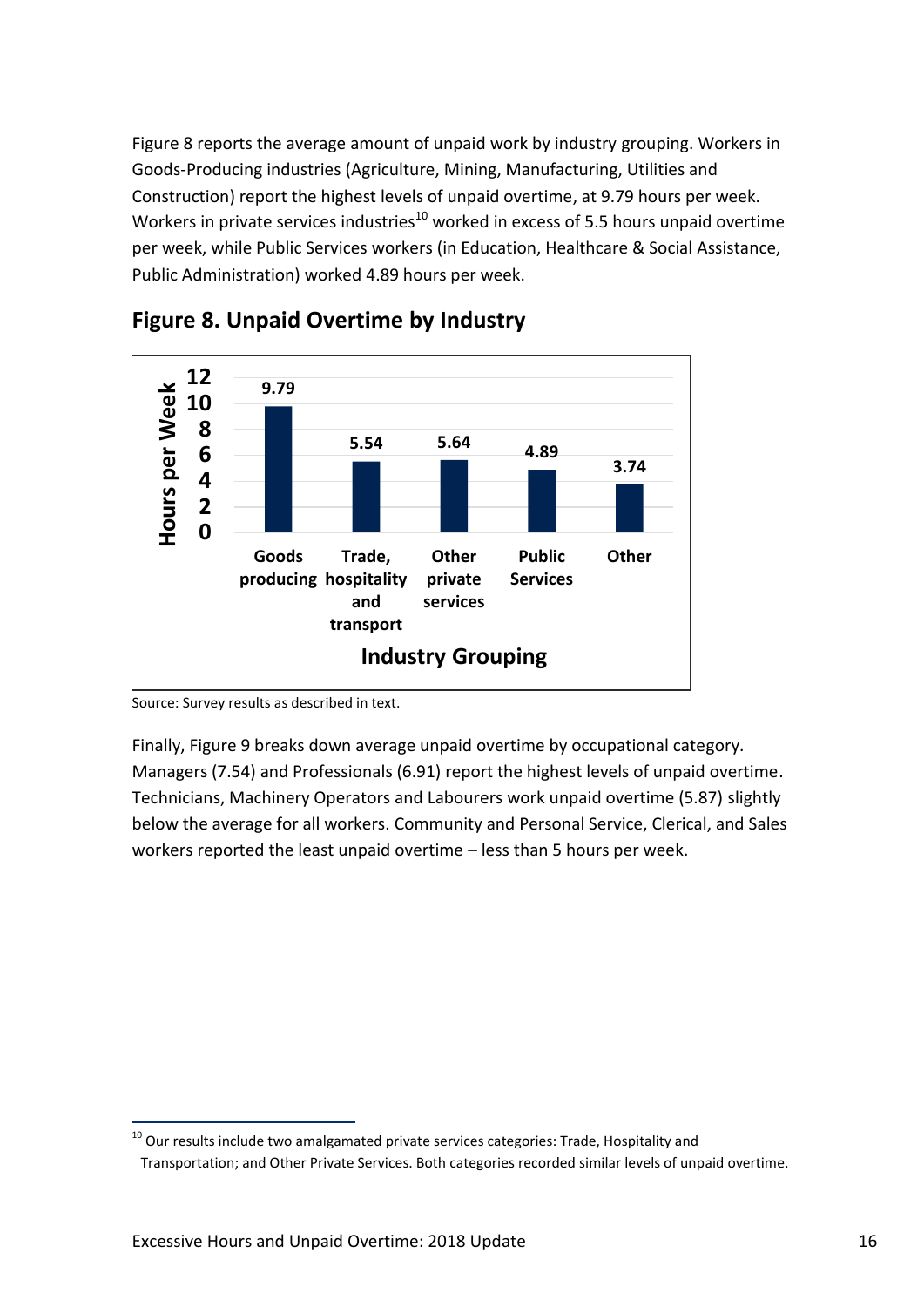

**Figure 9. Unpaid Overtime by Occupational Category**

Source: Survey results as described in text.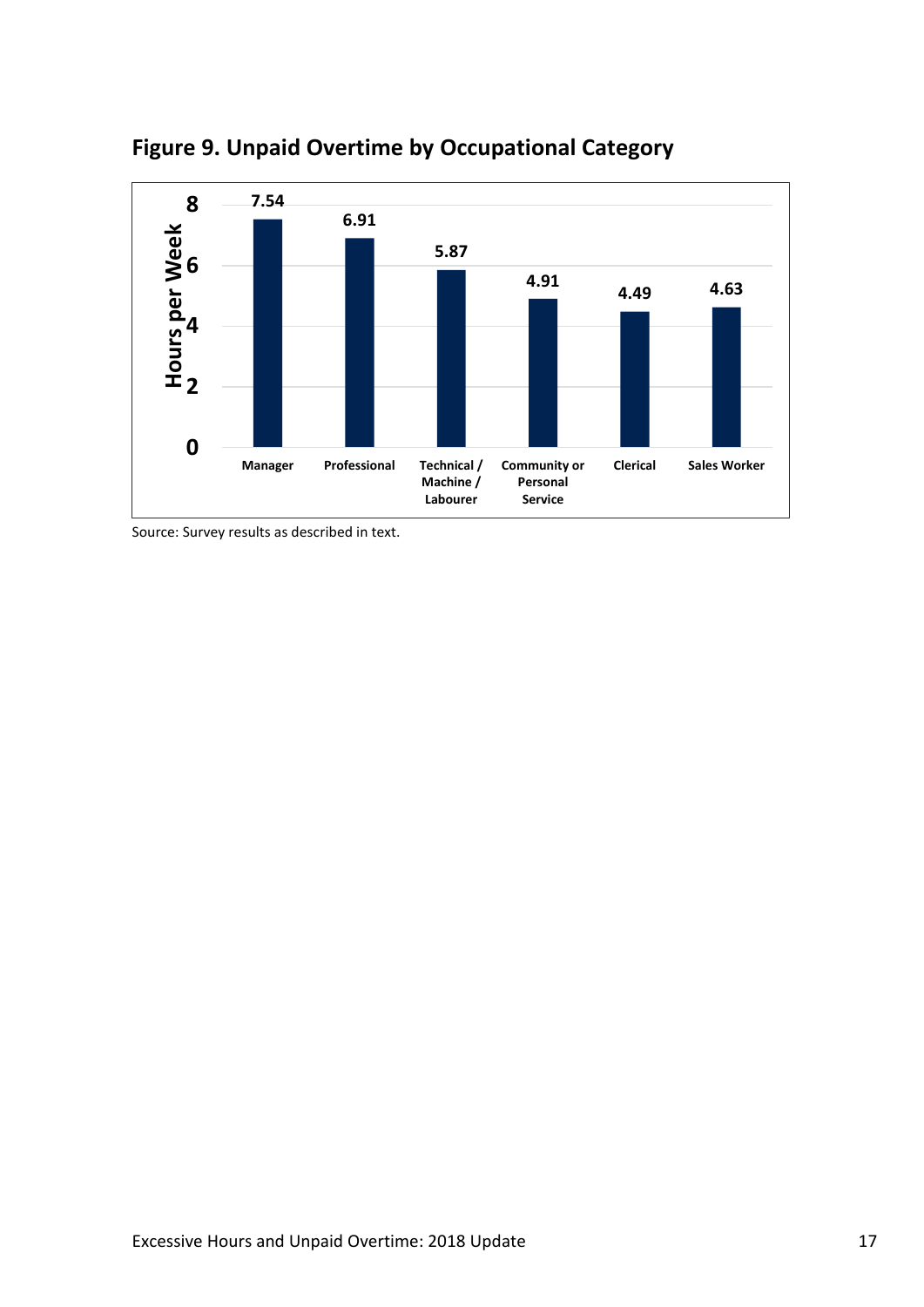### <span id="page-17-0"></span>**The Costs of "Time Theft"**

Our survey results paint a seemingly contradictory picture of overwork for many workers, inadequate paid hours for other workers, and demands for unpaid overtime imposed on all types of workers. This combination of time pressures imposes significant negative consequences on Australia's economy and society. The frequent incidence of unpaid overtime described above means that Australian workers are losing substantial amounts of income. This is particularly concerning when workers' share of national income has fallen to record lows, $11$  and wage growth has decelerated to the slowest sustained pace in Australia's postwar economic history. Australian workers can hardly afford not being paid by employers for such a significant proportion of their total working time.

The phenomenon of time theft (through endemic unpaid overtime) also compounds the more general experience of time pressure and work-life balance experienced by so many Australian households. 12

Table 3 quantifies the aggregate value of unpaid overtime in Australia, by estimating the income that would have been received by workers if their unpaid overtime had in fact been compensated. Recall that our survey results indicate that employed workers perform an average of 6.0 hours of unpaid overtime per week (across all classes of employment). This varied from an average of 7.07 hours on average for full-time workers, to 4.15 hours for part-time employees, and 2.83 for casual workers.

Published ABS data reports the total number of Australian employees working in each of those three main categories of waged employment.<sup>13</sup> The ABS also reports median hourly earnings for each category of waged worker. Therefore, we can calculate an estimate of the aggregate income lost to workers by the failure of employers to compensate workers for unpaid overtime worked. This calculation assumes that overtime hours would have been paid at the same rate as median earnings;<sup>14</sup> we also include a 9.5 percent margin reflecting the minimum superannuation contributions which should accrue to workers for this time. As indicated in Table 3, **this suggests that** 

1

 $11$  Stanford (2017).

 $12$  See, for example, Wade (2018).

 $13$  We exclude self-emploved workers from our calculation of the value of unpaid overtime and "time" theft," given the dual nature of self-employed workers' relationship to their businesses.

 $14$  In practice, most overtime work should incur a higher hourly rate, so this assumption is very conservative.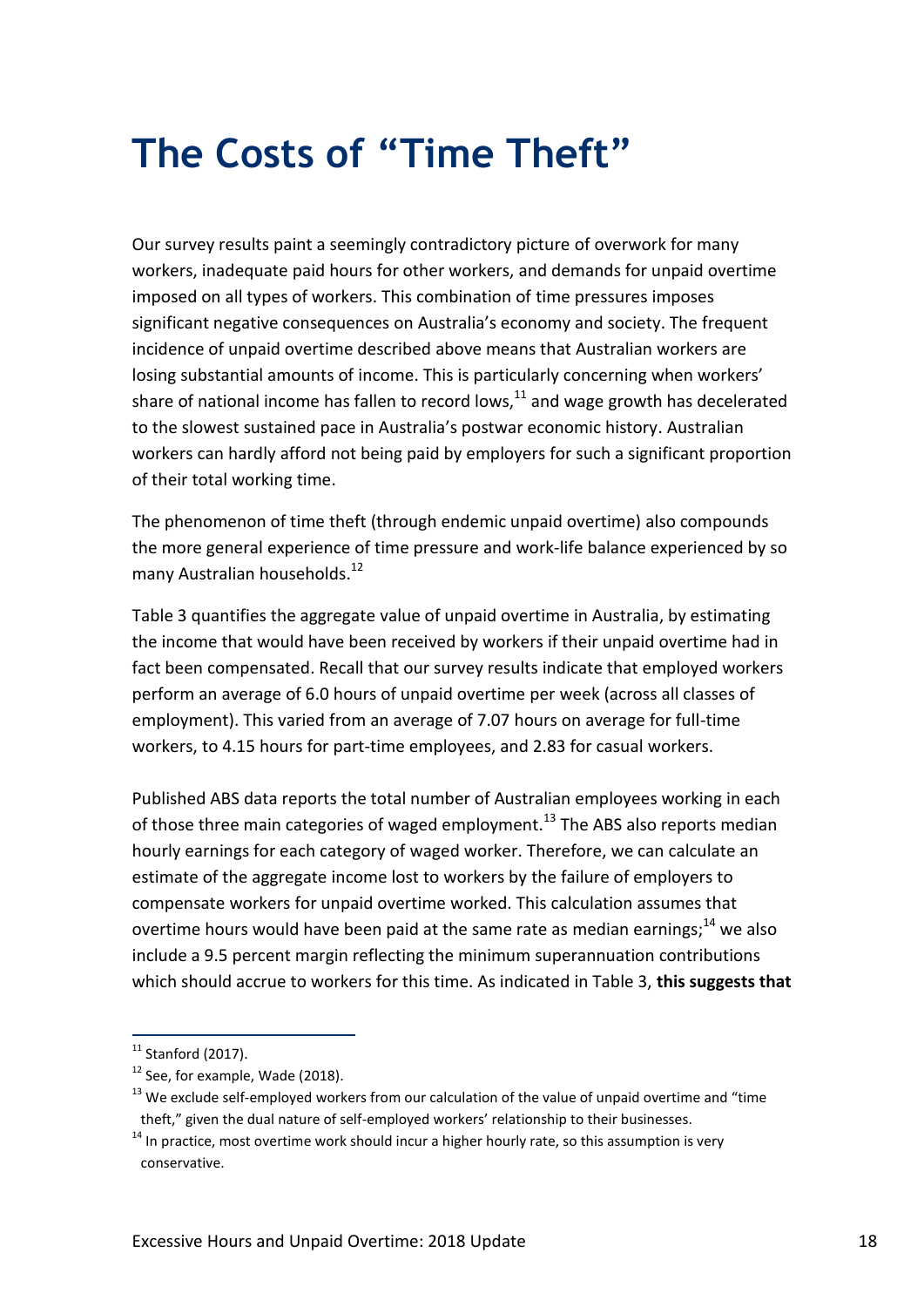**unpaid overtime represents a collective theft from Australian workers of some \$106 billion in 2018.**

| <b>Job Status</b> | <b>Number</b><br><b>Employed</b><br>(million) | <b>Median Wage</b><br>(5/hr) | Avg. Unpaid<br><b>Overtime</b><br>(hrs/wk) | <b>Total</b><br><b>Value</b><br>(\$billion) |
|-------------------|-----------------------------------------------|------------------------------|--------------------------------------------|---------------------------------------------|
| <b>Full-Time</b>  | 6.312                                         | \$33.68                      | 7.07                                       | \$85.6                                      |
| Part-Time         | 1.513                                         | \$29.32                      | 4.15                                       | \$10.5                                      |
| Casual            | 2.606                                         | \$25.01                      | 2.83                                       | \$10.5                                      |
| <b>Total</b>      | 10.432                                        | \$30.00                      | 6.00                                       | \$106.6                                     |

#### **Table 3. Aggregate Value of Unpaid Overtime, 2018**

Source: Authors' calculations from *ABS Catalogue 6291.0.55.003 - EQ04 - Employed persons by Hours actually worked in all jobs, Sex and Status in employment of main job, February 1991 onwards*, September 2018, and *ABS Catalogue 6333.0 - Characteristics of Employment, Australia, Table 7*, August 2017.

To put this figure in perspective, \$106 billion is equivalent to 22 percent of the projected expenditure (\$488 billion) in the Federal Budget for the financial year 2018- 2019. It is higher than the Commonwealth's total projected expenditure on healthcare (\$79 billion), and around ten times the budget for unemployment assistance (including Newstart).<sup>15</sup>

From the Governor of the Reserve Bank of Australia to the Australian Council of Trade Unions, the calls for Australian workers to get a pay rise are getting louder. In a labour market that is marked by unprecedented wage stagnation, underemployment, insecure work and cost of living pressures, the loss to working families from billions of hours of unpaid overtime per year is not sustainable.

1

<sup>&</sup>lt;sup>15</sup> Kesper, Elvery and Spraggon. (2018).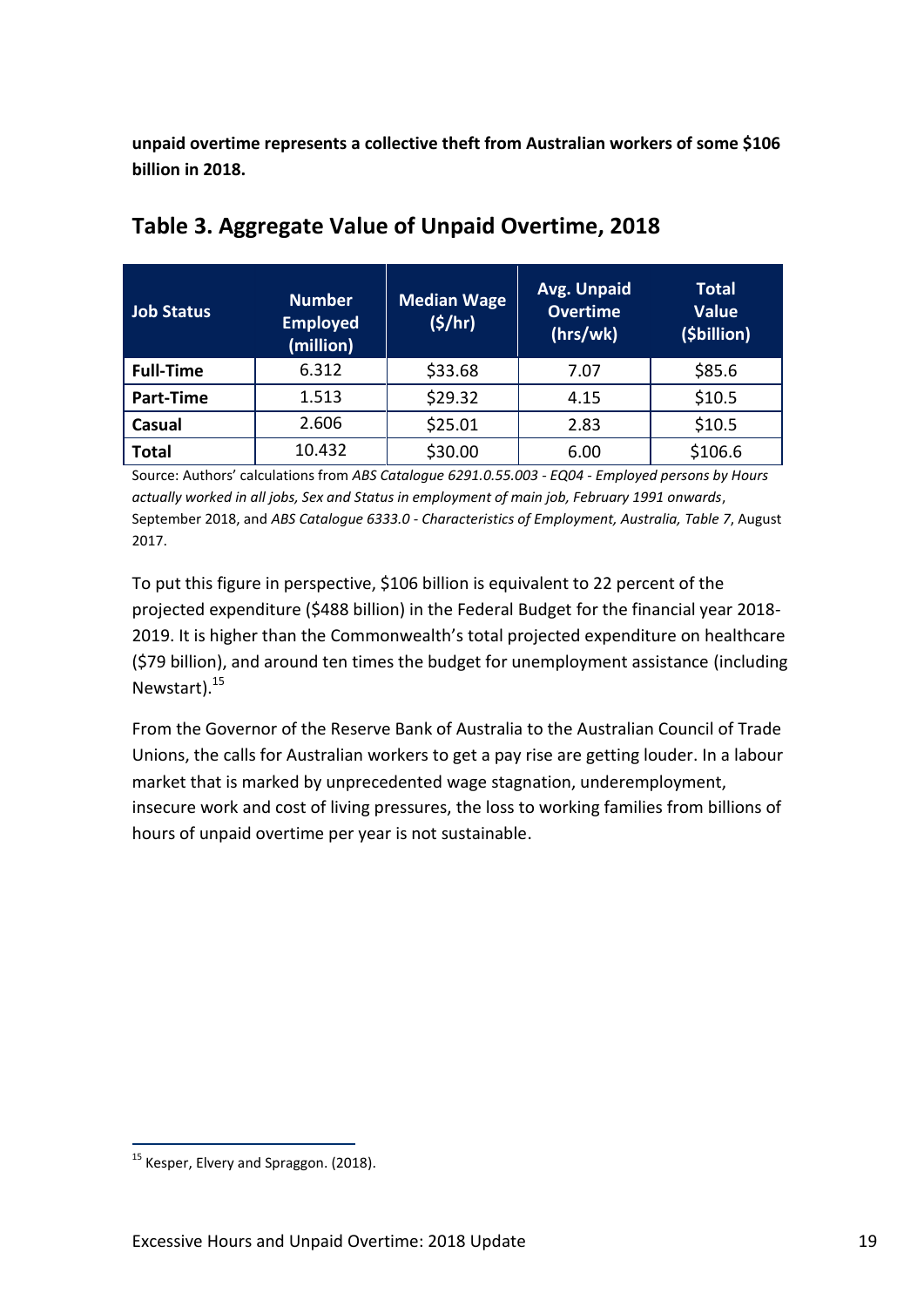### <span id="page-19-0"></span>**Conclusion**

This tenth annual **Go Home on Time Day** report has once again highlighted the persistent and simultaneous problems of unpaid overtime, inadequate hours, and overwork in Australia. A high proportion of workers in part-time and casual jobs want more hours of paid work, reflecting the increasingly insecure nature of work and stagnant wages. This problem is compounded by the increase in unpaid overtime that is stolen from workers, rising to 6 hours per worker per week. This equates to around 3.25 billion hours of unpaid work each year, with an aggregate value of \$106 billion.

Given the evidence presented in this and previous reports, the need for change is clear and pressing. Employers and government must respect the needs of workers – in the workplace, and outside of paid work. This means converting precarious jobs into regular secure jobs, and providing more hours of paid work to underemployed Australian workers. To end the epidemic of "time theft," regulators must enforce existing rules regarding maximum hours of work on a more consistent basis. Finally, workers (individually and through their unions) must demand that employers respect their right to leisure time – for their own benefit, and for the good of Australian society.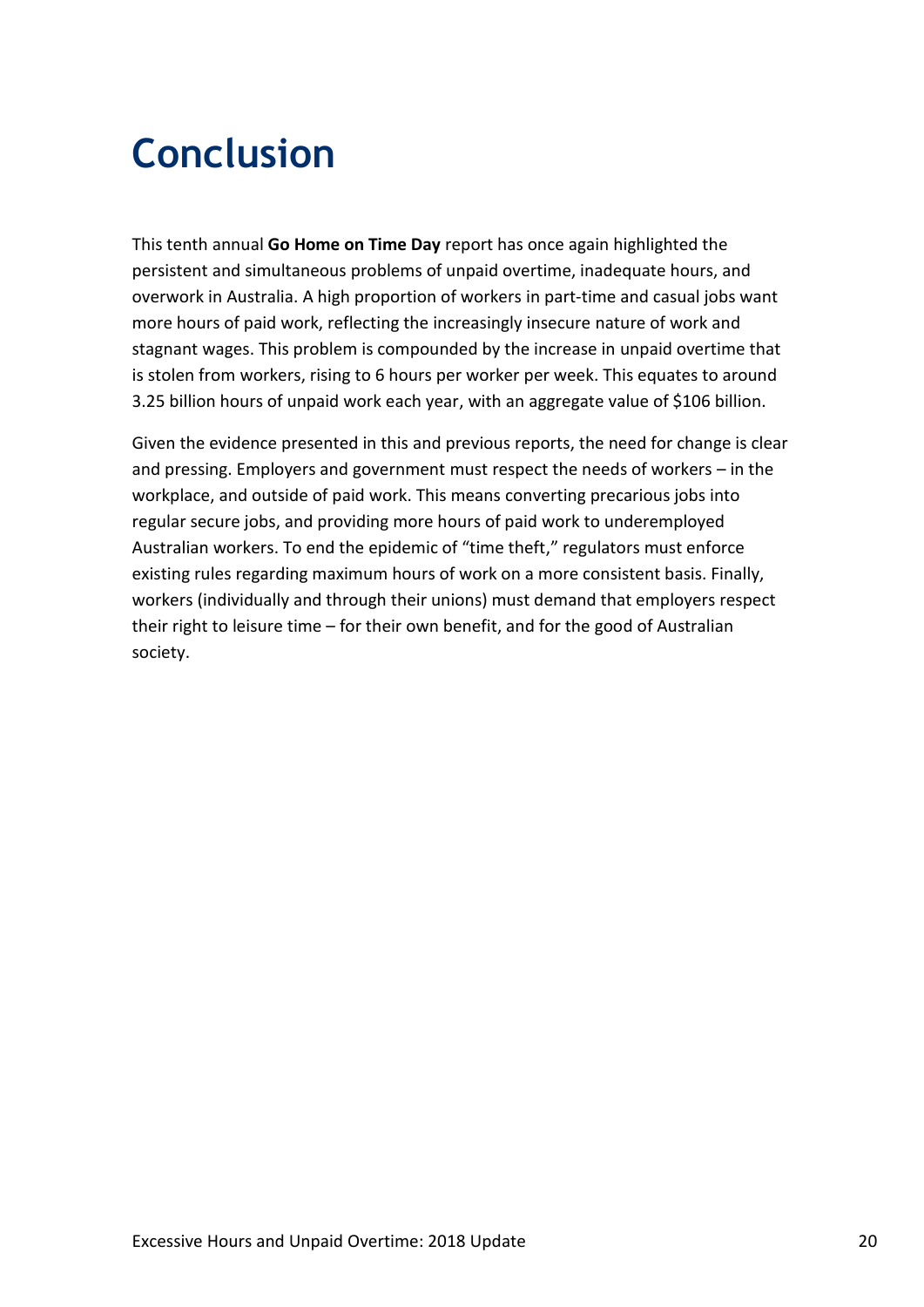### <span id="page-20-0"></span>**Appendix A – Survey Questions**

#### *Q. Are you currently in paid work?*

- *1. Yes, full-time*
- *2. Yes, part-time*
- *3. Yes, casual*
- *4. Yes, self-employed [SKIP TO Q39]*
- *5. No [SKIP TO Q39]*

#### *Q. How many hours a week do you generally work (e.g. the number of paid hours of employment)? [NUMBER Open answer] \_\_hours*

#### *Q. Would you like to work….?*

- *1. more paid hours*
- *2. fewer paid hours*
- *3. my paid hours are about right*

*Unpaid work may include things like arriving early, staying late, working through lunch or breaks, working at home, and so on.*

#### *Q. How many unpaid hours of work did you perform for your employer in the last 7 days (i.e. unpaid overtime)?*

*[NUMBER Open answer]\_\_hours*

#### *Q. What best describes the industry you work in?*

#### *1. Agriculture, Forestry and Fishing*

- *2. Mining*
- *3. Manufacturing*
- *4. Electricity, Gas, Water and Waste Services*
- *5. Construction*
- *6. Wholesale Trade*
- *7. Retail Trade*
- *8. Accommodation and Food Services*
- *9. Transport, Postal and Warehousing*
- *10. Information Media and Telecommunications*
- *11. Financial and Insurance Services*
- *12. Rental, Hiring and Real Estate Services*
- *13. Professional, Scientific and Technical Services*
- *14. Administrative and Support Services*
- *15. Public Administration and Safety*
- *16. Education and Training*
- *17. Health Care and Social Assistance*
- *18. Arts and Recreation Services*
- *19. Other Services*
- *20. Don't know / not sure*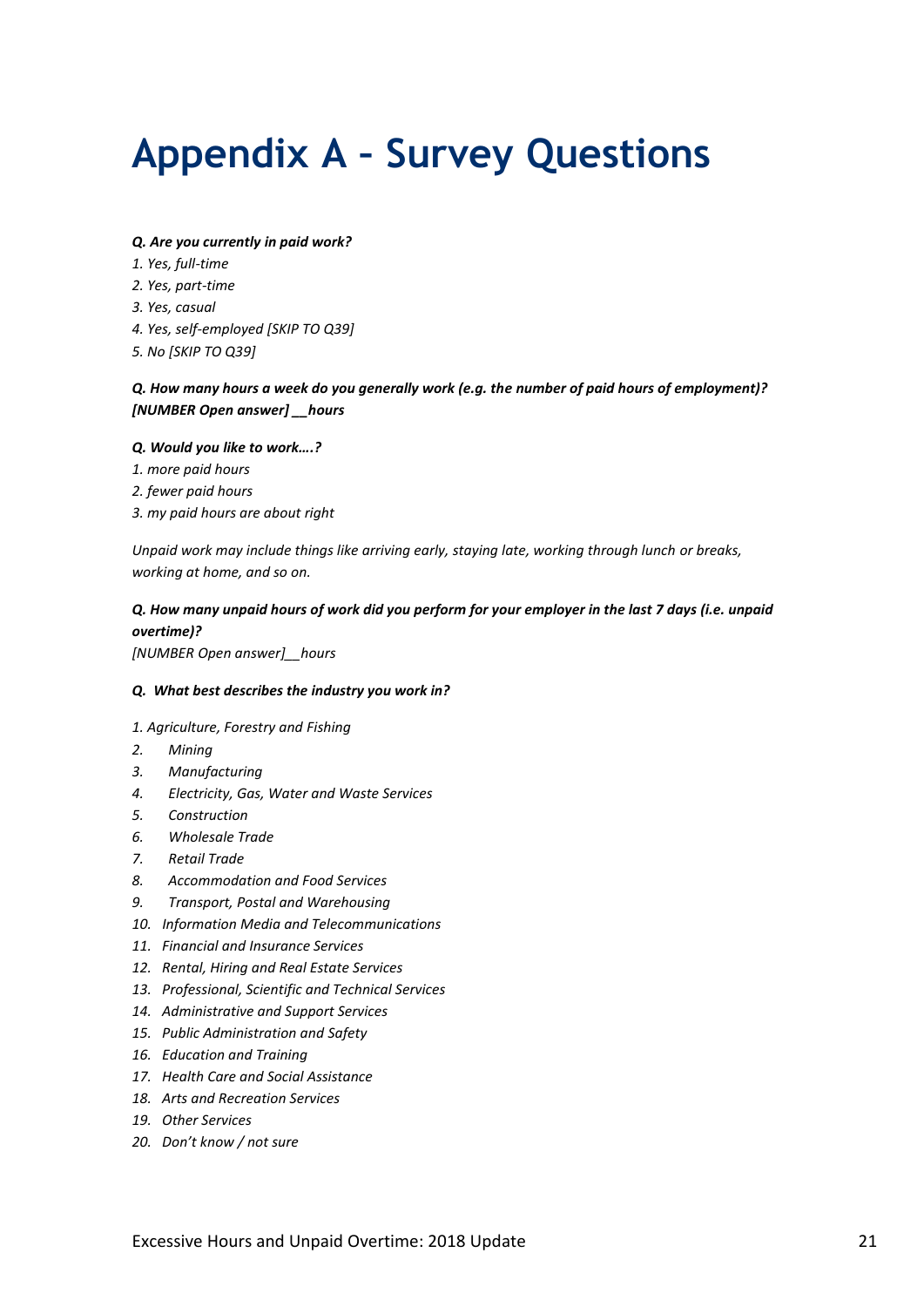#### *Q. Which of the following best describes the kind of work you do?*

- *1. Manager*
- *2. Professional*
- *3. Technician or Trades Worker*
- *4. Community or Personal Service Worker*
- *5. Clerical or Administrative Worker*
- *6. Sales Worker*
- *7. Machinery Operator and Driver*
- *8. Labourer*
- *9. Don't know / not sure*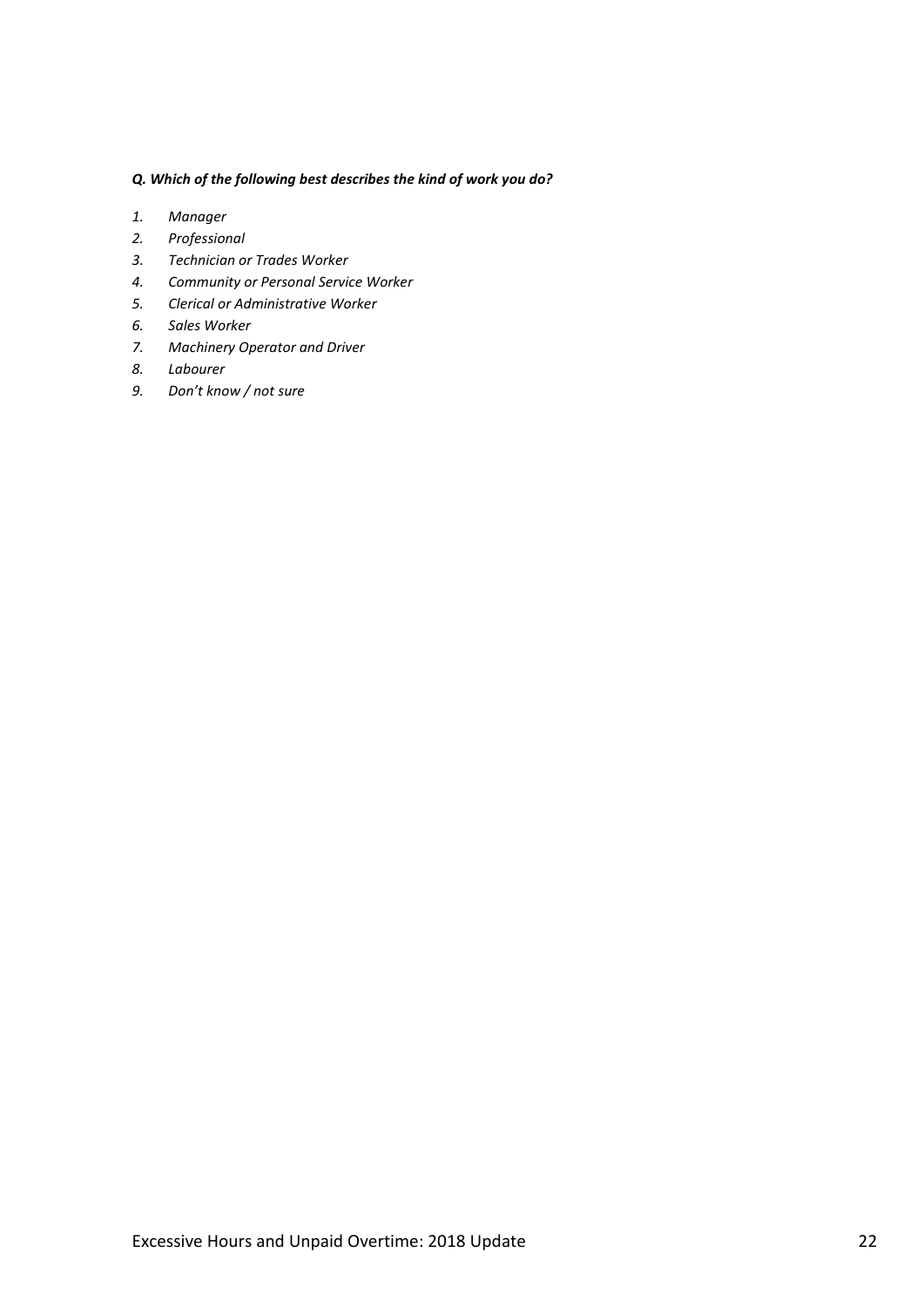### <span id="page-22-0"></span>**Appendix B – Sample Distribution**

|                                                | $N =$ | % sample |
|------------------------------------------------|-------|----------|
| Total Employed:                                | 880   |          |
| Male                                           | 472   | 54%      |
| Female                                         | 408   | 46%      |
| Age:                                           |       |          |
| 18-24 years                                    | 116   | 13%      |
| 25-34 years                                    | 196   | 22%      |
| 35-44 years                                    | 197   | 22%      |
| 45-54 years                                    | 198   | 23%      |
| 55-64 years                                    | 123   | 14%      |
| 65 years or older                              | 50    | 6%       |
| <b>Employment Status:</b>                      |       |          |
| Yes, full-time                                 | 476   | 54%      |
| Yes, part-time                                 | 195   | 22%      |
| Yes, casual                                    | 116   | 13%      |
| Yes, self employed                             | 93    | 11%      |
| <b>Occupation</b>                              |       |          |
| Manager                                        | 161   | 18%      |
| Professional                                   | 219   | 25%      |
| Technician or Trades /                         | 175   | 20%      |
| Machine / Labourer                             |       |          |
| <b>Community or Personal</b><br>Service Worker | 57    | 6%       |
| <b>Clerical or Administrative</b>              |       |          |
| Worker                                         | 129   | 15%      |
| Sales Worker                                   | 98    | 11%      |
| <b>Industry</b>                                |       |          |
| Goods producing                                |       |          |
| (agriculture, mining,                          | 162   | 18%      |
| construction, manufacturing,<br>utilities)     |       |          |
| Trade, Hospitality, Transport                  | 220   | 25%      |
| <b>Other Private Services</b>                  |       |          |
| (professional, IT, financial,                  | 191   | 22%      |
| rental, administration, arts)                  |       |          |
| <b>Public services</b>                         |       |          |
| (health, education, admin and<br>safety)       | 186   | 21%      |
| Other                                          | 113   | 13%      |